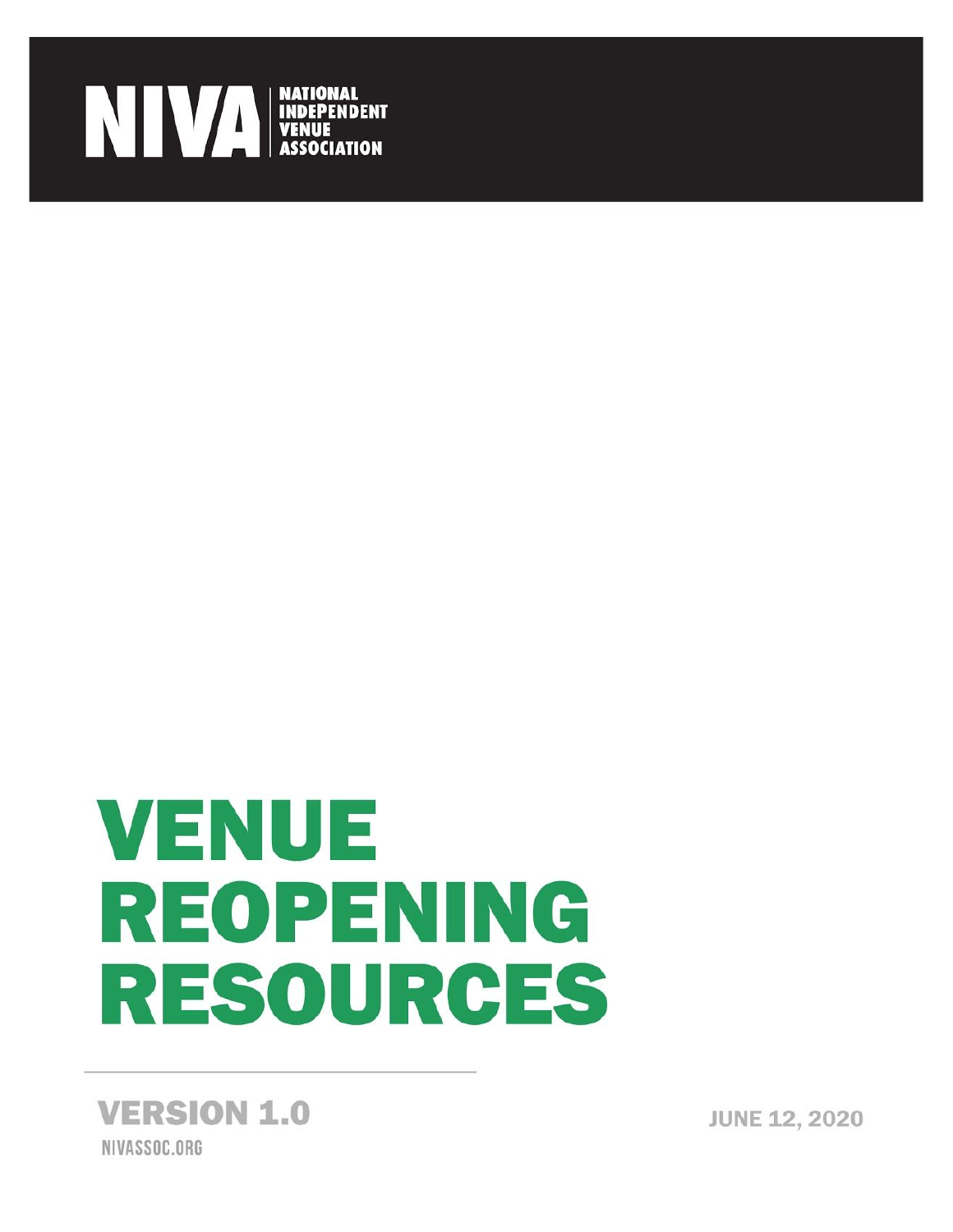#### **Introduction**

» Essential Areas for Consideration

#### **Prior to [Show](#page-3-0) Day**

- » Booking and [Contracting](#page-3-1)
- » [Production](#page-4-0) Advance
- » Venue Staffing
- » Venue [Set-up](#page-5-0)
- » [HVAC](#page-7-0)
- » [Cleaning](#page-7-1)
- » [Ordering](#page-8-0) Supplies
- » Staff Training and [Communications](#page-8-1)
- » [Ticketing](#page-9-0)
- » [Marketing](#page-10-0)

#### **Day of [Show](#page-11-0)**

- » Load in and [Hospitality](#page-11-1)
- » Box Office and [Ticketing](#page-12-0)
- » [Ingress](#page-12-1)
- » Health and Safety [Checks](#page-13-0)
- » ID [Checks](#page-14-0)
- » Food and Beverage [Operations](#page-15-0)
- » [Merch](#page-16-0)
- » Meet and [Greets](#page-17-0)
- » [Security](#page-17-1)
- » Restroom [Management](#page-18-0) and Cleaning
- » [Egress](#page-18-1)
- » [Settlement](#page-19-0)
- » [Load](#page-19-1) out
- » [Cleaning](#page-19-2)
- » Patron [Surveys](#page-20-0)

#### **Resources for further [information](#page-21-0)**

#### **Acknowledgements**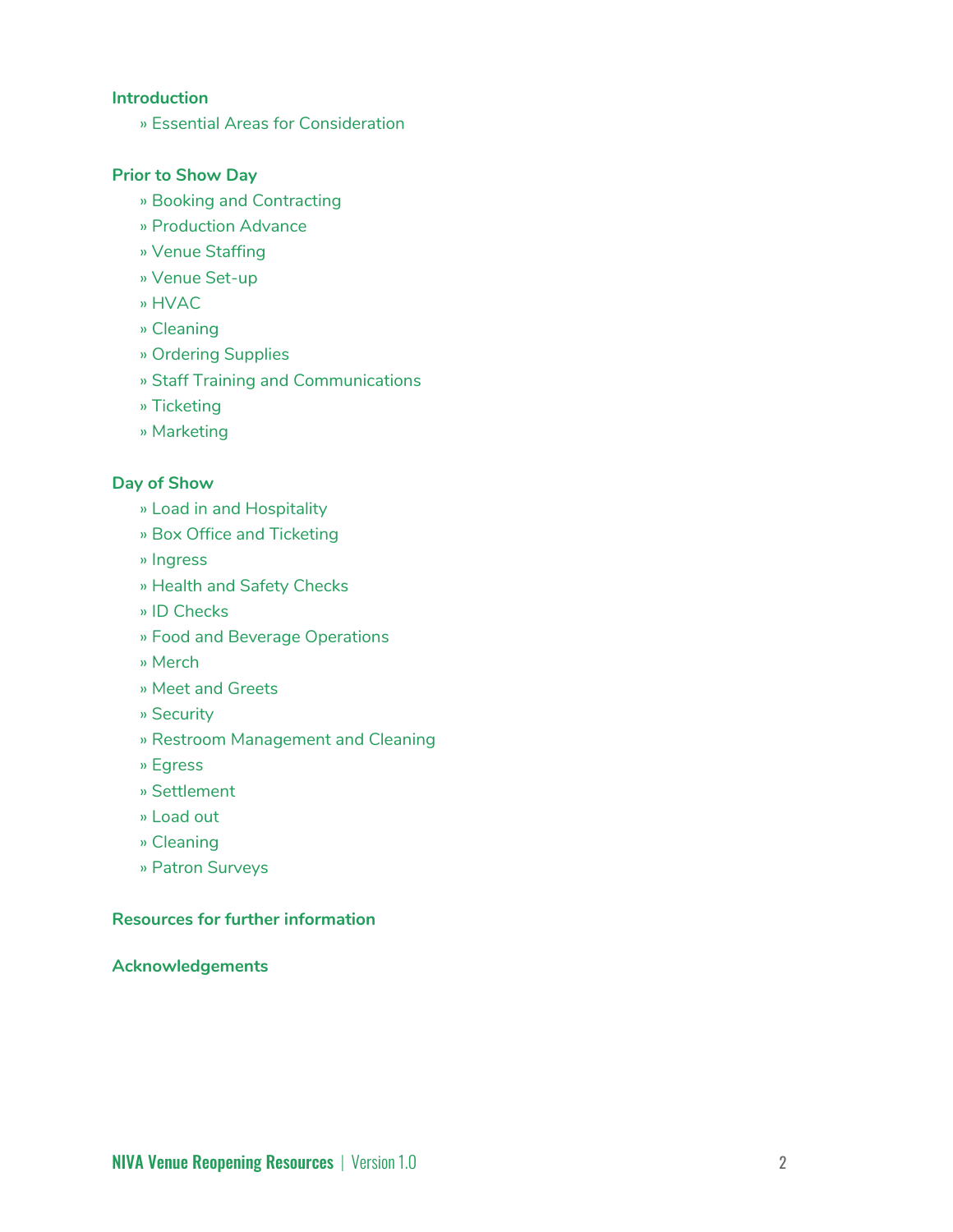## INTRODUCTION

2020 has brought an unprecedented pause to live music. We are currently enduring some of the greatest challenges we will face in our businesses, but eventually the show will go on - though not as we have known it previously. Given the contagious nature of COVID-19, venues, patrons, agents, artists, renters and crews must now operate under a new set of guidelines that pose challenges at every turn. These hurdles make it more important than ever that everyone do their part and work as a cohesive unit.

This document offers suggestions covering every facet of operating a venue and executing a show/event. It's segmented by pre-event, event and post-event activities in an effort to mirror how venues actually approach a show. This document will be most suitable for individual promoted shows, but there is information that is applicable to other events as well. It is an exhaustive reference that aims to provide as much information as possible to suit a range of venues and situations. With the understanding that every venue has different staffing, financial and technical resources, the below is meant to offer an array of options and ideas to be used a la carte.

Please keep in mind, we're all learning as we go, this is a work in progress and as an association of proud, hard-working independent venues, communication about what we learn along the way is vital to us all. Please don't stop sharing your experiences, ideas and findings on NIVA Slack channels, in Town Hall meetings and via other association tools.

## ESSENTIAL AREAS FOR CONSIDERATION

Venue procedures, policies and codes of conduct must be revisited before reopening to include new health and safety measures that are essential for safe and legal operations. Rules and procedures will vary from venue to venue, however, some basic recommendations stand across all departments and functions. While this document focuses mostly on event execution some of it may apply to your regular office functions as well. In short:

- Social distancing is important keeping 6 feet of distance or more is ideal.
- Masks should be worn by all staff and required of patrons when possible. Consider making face coverings a rule, not a suggestion. Then, there is no question of rights, liberty, etc. It is a rule of a private venue and must be complied with and adhered to as a new policy. Exceptions can be made if a patron has a medical condition that precludes the wearing of a mask.
- Proper hygiene procedures, including but not limited to frequent and thorough handwashing, must be followed by staff and encouraged of patrons.
- Cleaning must be thorough, done at regular intervals and fully documented.

#### **Other key items to consider include:**

- Ingress and Egress procedures, including temperature screenings
- Policies on turning patrons away that fail screening and associated refund policy
- Re-entry policy
- Changes to concessions, box office and patron transactions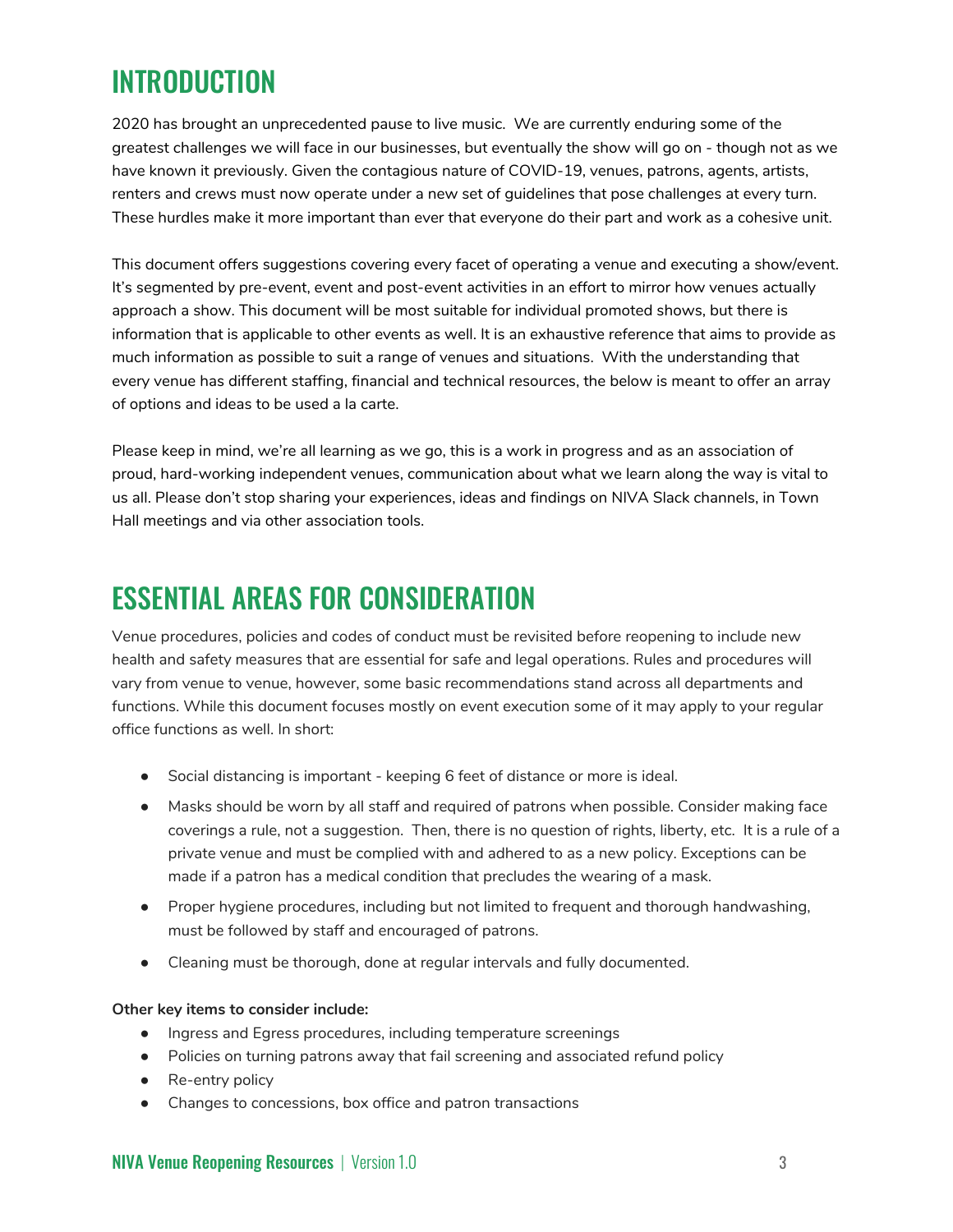- Set-up and execution of new social distanced seating and patron flow
- Guidelines on dancing during shows
- Artist relations and backstage procedures
- Building enhancements, including HVAC and restrooms
- Additional costs associated with event execution
- Internal and external communications of all changes

Guidance on many of these points are included in this document, along with additional items and resources that may be useful in planning and execution when the time comes for you to reopen.

# <span id="page-3-0"></span>**PRIOR TO DAY OF SHOW**

## <span id="page-3-1"></span>BOOKING AND CONTRACTING

There has already been a considerable increase in the amount of negotiation going into booking new shows with the revised economics dictated by social distancing and reduced capacities. However, the conversation with agents should not stop at the numbers. It's incredibly important for safety and operational expectations to be laid out in advance to ensure the artist is aligned. Consider writing venue rules into contracts - and talking through any rule conflicts.

Agents and artist management may also need to be sold in advance on the safety and overall venue plans for live shows. Just as with a patron, the better educated they are on the venue's efforts, the more at ease and open they will be to playing that venue. A venue could put together a Dropbox and populate it with information on cleaning, a social distancing seating chart, rules such as mandatory face masks and temperature screening, samples of the various tools and messaging used to communicate the new policies with patrons.

Areas of expected behavior of the artist should be discussed or put into writing, such as:

- Uniform hygiene requirements for all people entering the venue including temperature checks and mask requirements.
- Updated backstage and side stage guidelines.
- Expectations for artists bringing their own equipment and the loading procedures.
- Expected behavior on stage, including but not limited to: no stage diving, no entry into the crowd or barricade area during the performance and no items should be thrown from the stage (water, t-shirts, fried chicken or anything else!)
- If possible, eliminate group transportation as part of deals or artist/crew transportation by a runner to avoid extended exposure to your staff. Adding additional vehicles or using a third party vendor are options when this is unavoidable.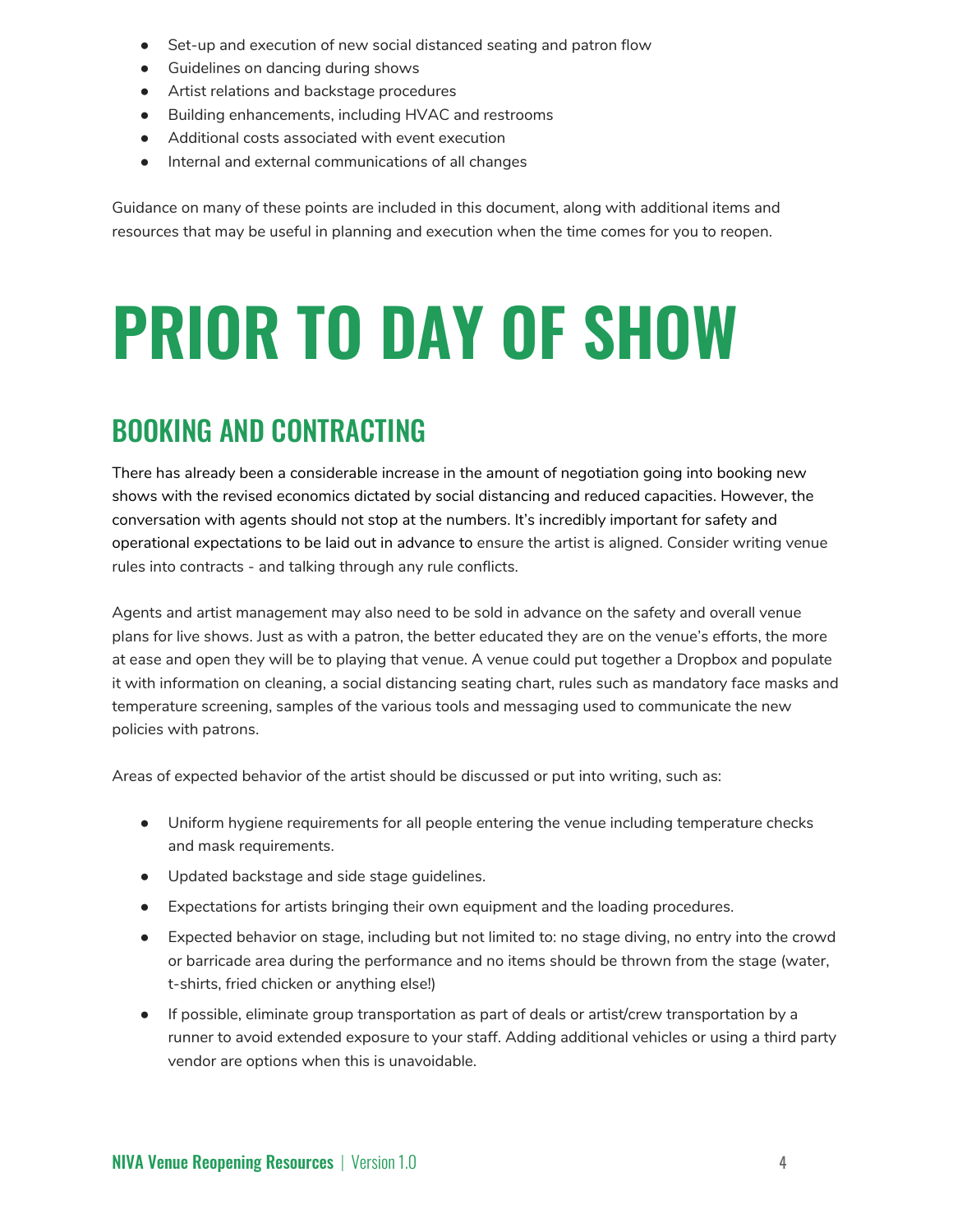Having a contract addendum that you work on in conjunction with your buyer and production manager will help day of show operations go much more smoothly.

Please be aware when calculating expenses and contracting that there may be additional expenses to discuss such as staffing and overtime. Consideration should also be given to set length and the number of artists on a bill. Length of exposure time increases risk for staff, artists and patrons, and wearing a mask can become tiring after long periods, so keeping performances to a shorter period of time will increase comfort and safety for all.

#### <span id="page-4-0"></span>PRODUCTION ADVANCE

The next phase of communication resides with the artist's team and the venue Production Manager (PM). When advancing the show with Artist's contact, the PM should make sure to go over all safety procedures and protocols. Even though this should be done when the Talent Buyer and Agent when booking and confirming, please reiterate any mandatory policies at this time. Clearly establish what is expected of your venue and what is expected of the tour. Should your venue require the Artist to strike their own gear after soundcheck or post-show, convey that the Artist and/or the touring crew needs to remove the gear themselves to reduce the risk of cross contamination. Changes to hospitality policies should also be clearly communicated at this time.

If using outside backline, staging or crew, ensure that any external contractors are aware of your venue's rules and are compliant with them, ideally in a signed agreement or contract amendment. If you use union labor, communicate with your local steward to make sure you are aligned.

To help the flow of information, the venue can put together a series of one sheets and information that production can use as part of advancing the show that is similar to the information that is shared with the agent at the time of booking. In addition to production's new guidelines/rules, this can also include accessible areas for media, patron policies and procedures, cleaning procedures in the backstage, on stage and FOH, etc. Marketing staff can work with the production department to create one consistent document that can be used for each show.

## VENUE STAFFING

When planning for your venue to reopen, assigning a Health and Safety Coordinator is highly recommended. This does not have to be a new hire; it can be someone from your FOH or Security teams, or an HR Manager. There is a considerable amount of work required in preparing for and operating a show, and having a central source of information is key. In advance, this person should be in contact with the local public health department, and be up to date with city, state and county laws, general guidance on safe operations and potential developments on contact tracing. They should ideally become ServSafe trained if your vene serves food. Equipped with up-to-date information, they should be able to help the venue create a risk assessment and reopening plan, efficiently disseminate this information among the staff, conduct training on guidelines, and provide guidance on how to handle patron questions and on-site issues. Health and Safety Coordinators need to consider where any patron who becomes unwell with COVID-19-like symptoms will be treated and that area will be properly equipped as well as fully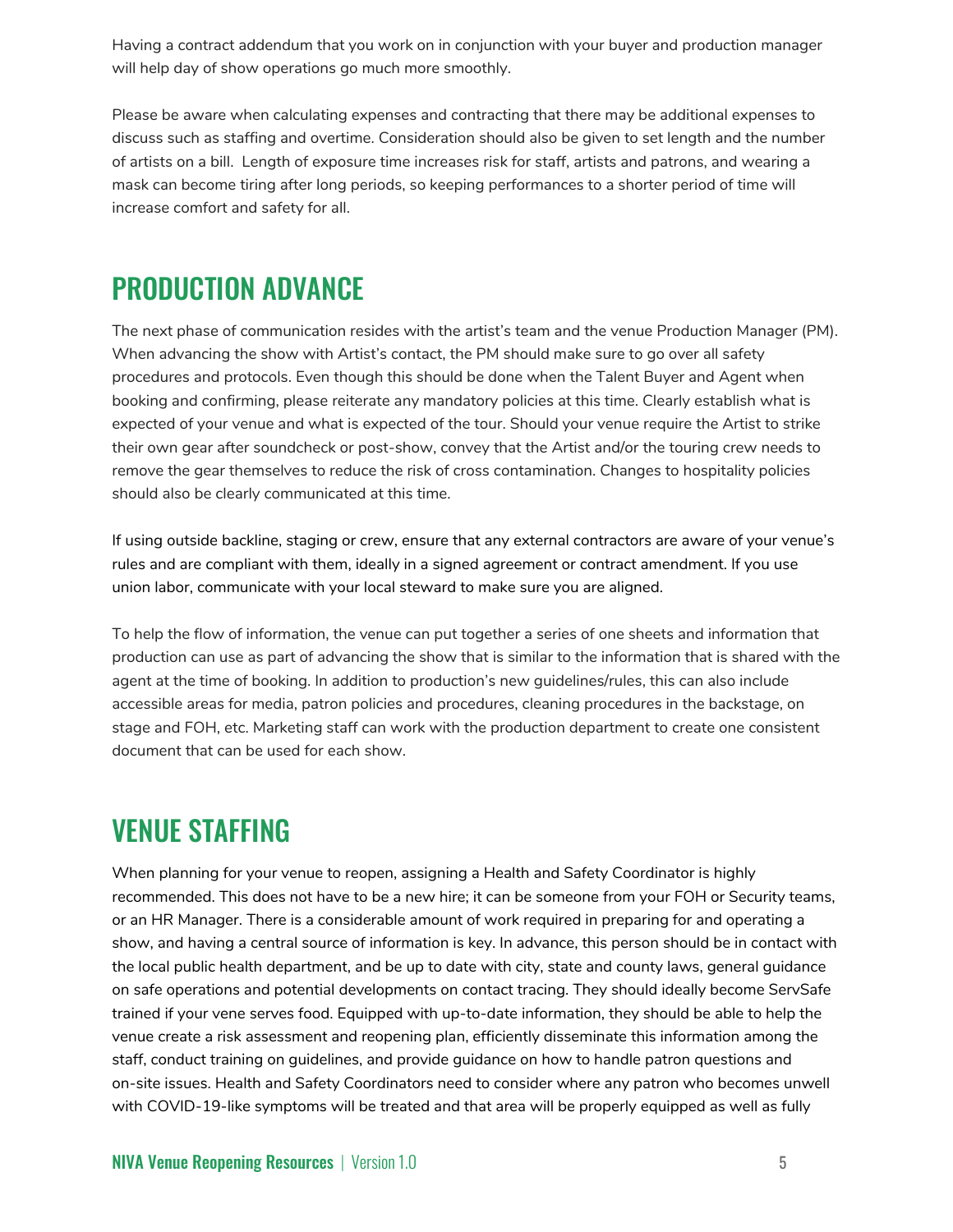cleaned and disinfected after each usage. You should also have a manager on-site who can be a reference point for any issues or complaints with the new procedures, that is or works in conjunction with the Health and Safety Coordinator.

You may also need to increase your security staffing, and cleaning staff. It is also a good idea to overstaff in all essential departments in the near future, as you want to encourage people who are not feeling well to not come to work. Ask staff to give you as much notice as possible if that is the case. However, if you are conducting temperature checks on site, you may have very little notice of someone unable to work, so being prepared in these cases will be key.

For all staff, recognize that more frequent breaks are likely necessary during an event. Wearing a mask for a prolonged period can be difficult, and time for more thorough and frequent hand washing will benefit all. Creating a schedule in advance with this in mind will help the evening flow more smoothly for your staff and managers. It is also suggested that management segment workers into groups to minimize contact with full staff during events, thus limiting the risk of full staff contact with COVID-19.

#### <span id="page-5-0"></span>VENUE SET-UP

.

For the foreseeable future, it's very likely that the capacity of your room will be altered. If reserved seating is being used, the venue should be set up per local and national directives and recommendations for social distancing (currently 6' for patrons). A conservative calculation suggested by [FEMA](https://www.usfa.fema.gov/coronavirus/planning_response/occupancy_social_distancing.html) is 113 square feet per person, a more common recommendation is 36 square feet per person. By seating in groups you will be able to increase this number. You should refer to your state and local guidance to see if calculations are specified.

If possible, seated shows are preferred to standing as distancing is more easily adhered to and enforceable; temporary seating may be desirable if the venue does not already have it in place. In a general admission environment, where seating is not possible, the use of [stanchions,](https://www.crowdcontrolstore.com/) or any means to create social distancing between people and groups that doesn't violate fire code is recommended. These set-ups need to be in accordance with current local, state and CDC guidelines.

Under both scenarios, creation of a social distancing seating chart or standing chart should be created and placed on your website for patrons to get a better feel for new safety precautions. Examples can be found in the [Resources](#page-21-0) section. This page would be in addition to any seating chart used to purchase tickets for a specific show. If possible, provide either view from seats with video or photos and include a shot of the entire venue from the stage with seats marked off to demonstrate social distancing arrangement. If a seating chart online is not possible, a visual description of this should be assembled and promoted.

A one way flow should be considered wherever possible throughout your venue. Stanchions, ropes or floor markings ([Painter's](https://tapeuniversity.com/industry/paint-industry/can-i-apply-painters-tape-to-wood-flooring/) tape for delicate surfaces may be a good option for hardwood floors) will help this process.

Consideration should also be put into the stage and production areas. Adding a plexiglass shield around FOH can help to shield your staff from patrons (and reduce drink spillage on the boards!), and plexiglass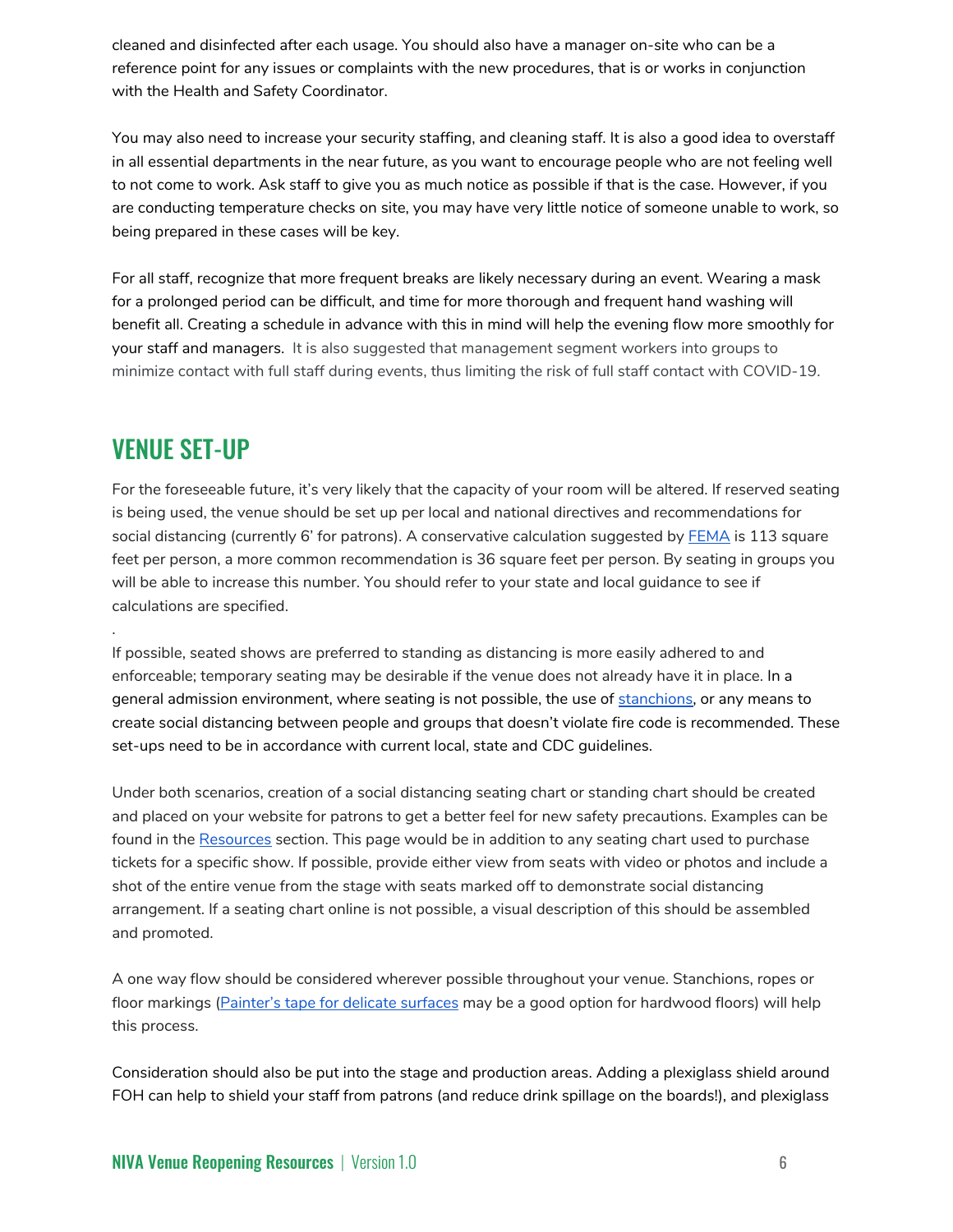between audio and lighting areas could help reduce risk where proper social distancing isn't logistically possible for local and touring production staff. Taping off distance lines as a reference point on stage may assist performers who are adhering to social distancing best practices.

Media is accustomed to having access to prime locations in front of the stage to take photographs, usually the first three songs. Production, FOH, Marketing have to work together to designate a new location for these journalists. The space should supply media with an unobstructed view of the stage, but be far enough away to comply with any social distancing policies. This area should be clearly marked specifically for the media. The venue needs to communicate the new rules to all media in advance and if possible, provide a view from the new approved location. If a view is not possible, supply the distance from the approved media area to the stage. The new location should also be forwarded to artist's management or Tour Manager in advance.

Restrooms should be converted to have as many touchless surfaces as possible, including soap and paper towel dispensers (a hand [dryer](https://www.wired.com/story/wash-your-hands-but-beware-the-electric-hand-dryer/) may not be ideal), faucets and toilets. Foot pull door openers should be considered for entrances and stalls, and for any other doors in the venue that patrons must open frequently (propping open doors, wherever possible other than the restroom is advised). Blocking off every other stall is another measure that can be effective for additional distancing. The area where patrons are waiting will require monitoring to preserve (a) appropriate space between patrons and (b) an easily discernible line to avoid conflict about where the line begins

Areas that have keypads to secure them should be converted to fobs. Clock-in terminals for staff should also be converted to ID card rather than numerical entry, if possible.

Go through your bar inventory and discard any out of date product, including food and beer. A good rule of thumb is that the shelf life for a keg of pasteurized beer is about 90-120 days (or 3-4 months), and unpasteurized draft beer will last about 45-60 days (or 6-8 weeks) when stored at the proper temperature. Many import and domestic beers are pasteurized. Make sure to document all waste and account for it financially.

Increase the number of waste receptacles to decrease the number of discarded items on the floor, which will decrease your cleaning crew's contact with items.

Although COVID-19 is not transferred via water, water fountains run a high contact risk and should be disabled. If you have a bottle filling station, ensure that it's part of a regular cleaning process with food safe antibacterial spray, and that a new cup is used each time to reduce exposure from the mouth of a cup or bottle touching the tap.

Although it may be far from our minds in the summer months, as the colder weather approaches, coat check should be reconsidered. There are multiple exchanges that occur in these transactions between your staff and patrons when coat check is open, and it adds another potential line that will need to be distanced, so it may not be feasible if restrictions remain in place. If you want to continue with coat check, consider setting up plexiglass dividers for this space and a touchless payment system, or making it exact change only if cash is required. You could also add it as an upsell in advance if your ticketing system allows it which will eliminate onsite payment.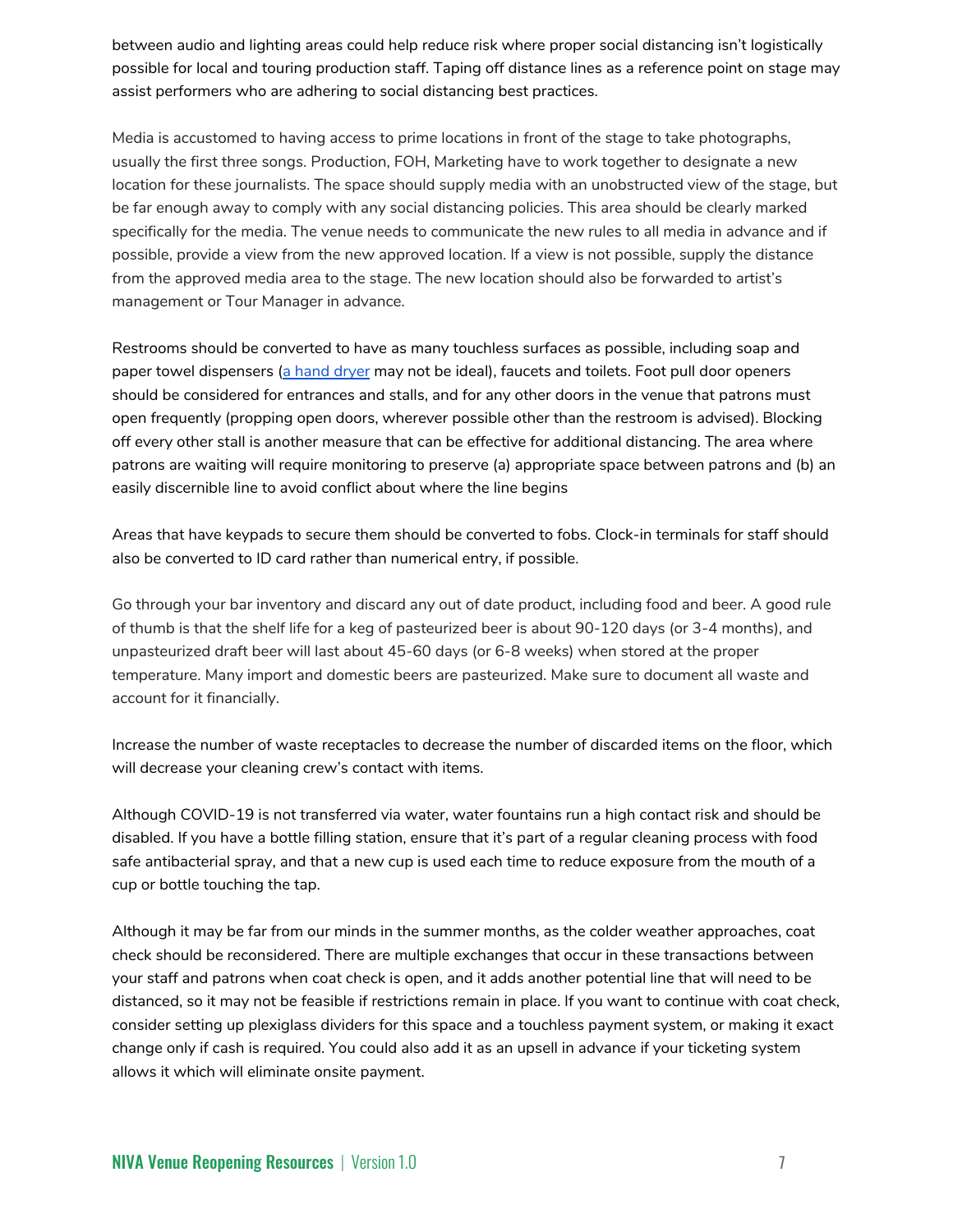Finally, we will recommend cashless transactions several times in this document, and as a result, also recommend removal of ATMs, as your contracts allow. It's an area that would require constant disinfection and encourages further contact in transactions. The space made by it's removal may also open up room for an additional hand sanitizing station or waste receptacle.

## <span id="page-7-0"></span>HVAC

At the time of writing, there is no known transmission of the Coronavirus through an HVAC system in the US. US systems are generally more effective than those in the other countries where concerns have been raised. However, prolonged exposure to the virus increases likelihood of transmission, so attention should be paid to this area. Please make sure that your HVAC system is in good working order, with HEPA filters or a higher MERV rating installed. UV light installation is a preventative step that you can also explore. You can further reduce risk by increasing your air exchange rate (the amount of time all the air is replaced with outside air) to three times per hour (most HVAC systems are one time per hour). Further guidance can be found by **The American Society of Heating, [Refrigerating](https://www.ashrae.org/technical-resources/resources) and Air Conditioning** [Engineers](https://www.ashrae.org/technical-resources/resources).

## <span id="page-7-1"></span>CLEANING

Proper cleaning of your venue must become one of your highest priorities, before, during and after every event. Making sure that you have dedicated cleaning staff who are trained properly, have the right equipment and supplies, and are able to document their work is important for everyone that enters your venue and for reducing your liability. Try to schedule a deep clean and full sanitization before opening.

For sanitizing the entire venue pre- or post-show, an [electrostatic](https://victorycomplete.com/) sprayer could be an effective option. Many companies will charge a premium for this service, so it may be more cost effective to purchase the equipment directly for your venue. Small items, especially tech items like ticket scanners and ipads might best be sanitized with a UV [sanitizer](https://www.today.com/shop/12-uv-sanitizers-you-need-your-life-t178034) rather than chemicals.

For venues with a linen service, consider increasing your order to encourage single use of towels. For those using disposable products, increase par on those items as well. Try to remove anything you need to vacuum, including rugs and carpets in offices and green rooms. If you must vacuum, make sure that HEPA filters are installed, and that there is no one but the cleaner in the room while the floors are being cleaned. Consider replacing mats weekly.

Cleaning plans should be fully listed on site and in your reopening plan, including calling out use of CDC, EPA or Public Health Department approved chemicals. Either photos or video of cleaning staff working can be included in external communications to demonstrate to patrons the efforts being taken to keep the venue sanitized. Keep in mind, videos or photos can be shot and edited on smartphones for a cost-effective approach. Please make sure to have all cleaning processes documented, both in advance and during an event.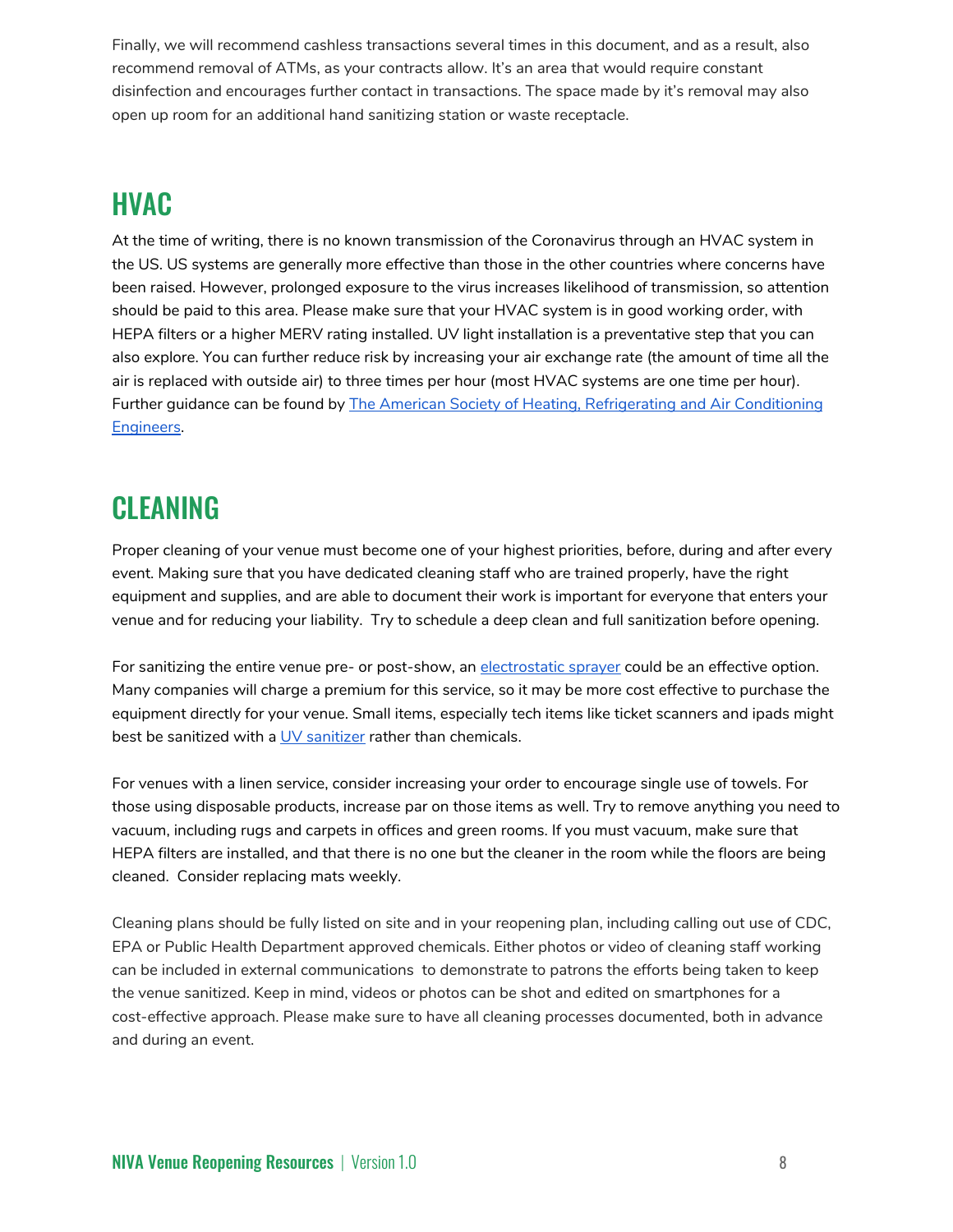## <span id="page-8-0"></span>ORDERING SUPPLIES

A number of items will be required for the safe execution of events that were not previously needed. Some are optional or dependent on your venue's needs, but most will be mandatory for the safety of your guests and patrons. Many of these items are currently in short supply, so make sure to try to procure them well in advance of your first show date. A rough estimate of costs will be \$300-\$500 per show for PPE and additional cleaning supplies. Start-up costs including the below are estimated to be \$7000 (assuming wands not magnetometer).

- [Masks](https://www.fda.gov/medical-devices/personal-protective-equipment-infection-control/n95-respirators-surgical-masks-and-face-masks) (lots of them!) You will need to provide for your staff as well as for patrons that forget or damage their masks. This could be a branding opportunity, or you could sell them to guests.
- [Gloves](https://www.amazon.com/latex-free-gloves/s?k=latex+free+gloves) (lots of them, too!) Stock both latex and a latex-free alternative
- Hand [sanitizer](https://www.cdc.gov/coronavirus/2019-ncov/hcp/hand-hygiene.html) (with at least 60% ethanol or 70% isopropanol)
- [Sanitizing](https://www.sahealth.sa.gov.au/wps/wcm/connect/1f1463c1-03c0-4682-beab-49f3c9382b65/2017+The+selection+and+use+of+disinfectant+wipes+RCN+guidance.pdf?MOD=AJPERES&CACHEID=ROOTWORKSPACE-1f1463c1-03c0-4682-beab-49f3c9382b65-mPg.zON) wipes for quick cleaning of high touch areas during the show or backstage
- Cleaning products and [disinfectants](https://www.epa.gov/pesticide-registration/list-n-disinfectants-use-against-sars-cov-2)
- Face [Shields,](https://www.genesisdefendershield.com/) at a minimum for security staff, though you may extend their usage to other staff in high contact areas. (\$5 - \$25)
- Hand [sanitizing](https://www.jesrestaurantequipment.com/antunes-7002181.html?gclid=EAIaIQobChMIw8WdjLb26QIVkcDACh3FeA35EAQYBCABEgJnn_D_BwE) stations for the lobby and entrances (\$100 \$200)
- Hand [washing](https://www.amazon.com/slp/portable-handwashing-station/jpvajvvjbooh5p7) stations for the outside of your venue (\$100 \$1000)
- [Plexiglass](https://www.clearsonic.com/collections/germ-shields) barriers for stationary staff (\$100)
- [Bloodborne](https://www.grainger.com/category/safety/first-aid-and-wound-care/general-first-aid-kits/bloodborne-pathogen-kits) Pathogen Clean-up Kits (\$10 \$40 each)
- No Contact [Thermometers](https://fsastore.com/Braun-No-Touch-Forehead-Thermometer-P24143.aspx?utm_medium=LinkShare&utm_source=7m8EnekPF5E&utm_campaign=657123&utm_content=1&utm_term=AwEAAAAAAAAAARRE&ranMID=38690&ranEAID=7m8EnekPF5E&ranSiteID=7m8EnekPF5E-bEoevn.F_KM2mx1Q3p3xcQ&siteID=7m8EnekPF5E-bEoevn.F_KM2mx1Q3p3xcQ&LSNSUBSITE=Omitted_7m8EnekPF5E) (\$50++).
- ID [Scanner\(s\)](https://crownsecurityproducts.com/id-e-02-age-verification-with-barcode.html) (\$1000)
- [Wands](https://crownsecurityproducts.com/id-e-02-age-verification-with-barcode.html) (\$150) or [Magnetometer](https://www.dhs.gov/sites/default/files/publications/WTMD-MSR_0614-508.pdf) (\$1500 \$8000)
- UV [Sanitizers](https://www.today.com/shop/12-uv-sanitizers-you-need-your-life-t178034) (\$50 \$100)
- [Stanchions](https://www.crowdcontrolstore.com/) (\$40 \$200 per piece)
- Pop Filters for [Microphones](https://www.sweetwater.com/store/detail/ROKITPOP--gator-rok-it-pop-filter?mrkgadid=3341927321&mrkgcl=28&mrkgen=gpla&mrkgbflag=0&mrkgcat=studio&recording=&acctid=21700000001645388&dskeywordid=92700046934908766&lid=92700046934908766&ds_s_kwgid=58700005285215127&ds_s_inventory_feed_id=97700000007215323&dsproductgroupid=742595110702&product_id=ROKITPOP&prodctry=US&prodlang=en&channel=online&storeid=&device=c&network=g&matchtype=&locationid=9028896&creative=353564234315&targetid=pla-742595110702&campaignid=2005216453&gclid=EAIaIQobChMI7dOH7Lb26QIVg8DACh1jBAoNEAQYASABEgLdMPD_BwE&gclsrc=aw.ds) (\$12 \$80)
- [Electrostatic](https://victorycomplete.com/) Sprayer (\$1500-\$2500)

## <span id="page-8-1"></span>STAFF TRAINING AND COMMUNICATIONS

Staff training is vital to the success of shows moving forward. All staff should be educated on every new rule and procedure so they are able to successfully communicate with patrons, whether that be the screening process, refunds or why the venue has moved to package goods at the bar. All staff should have a handbook available at all times, possibly even on their phones. The handbook should be studied and signed by all staff. Make sure to update the employee handbook as guidelines change.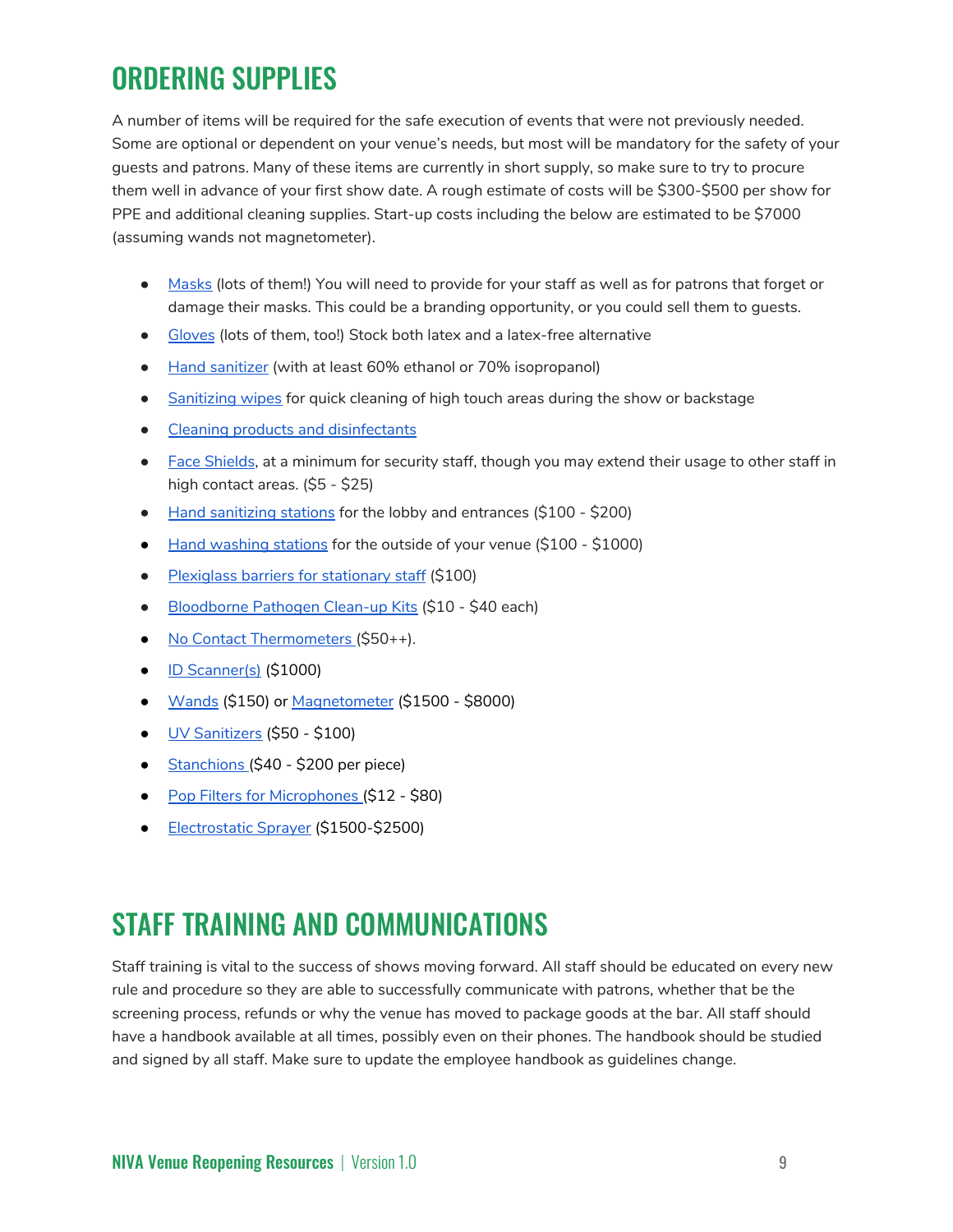Training for all staff should also educate employees on COVID-19 including how the virus spreads and when people are most contagious. Training for all staff on the venue's health and hygiene plan is imperative to create a cohesive and consistent level of health safety throughout the venue. In addition to standard practices such as the [proper](https://www.cdc.gov/coronavirus/2019-ncov/prevent-getting-sick/how-to-wear-cloth-face-coverings.html) way to wear a mask, [washing](https://www.cdc.gov/handwashing/when-how-handwashing.html) hands and [sanitizing](https://www.cdc.gov/coronavirus/2019-ncov/community/disinfecting-building-facility.html) work areas, additional measures such as temperature screening should be demonstrated and/or trained by a medical professional to ensure accurate use of equipment. The items covered in training should be reviewed in pre-shift briefings prior to shows. Managers and cleaning staff should be trained in how to handle bloodborne pathogens and proper protective gear should be stocked by the venue. F&B Management must provide access to their employees to have the applicable service/bar/food training, whether that is [ServSafe](https://www.servsafe.com/), [TIPS](https://www.gettips.com/), or anything required by your state.

A clear policy surrounding staff illness should also be put into place, and a communications session with your team prior to their first shift about the measures you have taken to ensure their safety is imperative. We encourage you to have open conversations and support staff members who are uncomfortable with or unable to return to work. Also consider having employees participate in a site study to assess the risks and help to design safe practices to eliminate or reduce the risks.

Day of show, be sure to hold pre-shift meetings in the largest space possible (outside if available) and consistently remind staff about the core basics of handwashing, covering cough/sneezes, physical distancing, cleaning and disinfecting.

#### <span id="page-9-0"></span>**TICKETING**

Work closely with your ticketing company and venue team to establish the best set-up for your reconfigured space based on state and local capacity guidelines. Groups of two or more can be sold together to expand usable space and if possible, explore other ticketing options including the possibility of creating one ticket per group to reduce contact at check-in. Please remember to continue to set up ADA sections in accordance with the law.

Ensure that all ticket buyers are aware of new protocols - you should update your terms of service for ticketing to reflect any new protocols, or update your terms and conditions. Online purchases can require a check box with these updated terms at the time of purchase. In addition, box office staff should have standardized verbiage to read to patrons prior to the end of all sales transactions that outline the rules and mirror the on-line ticket verbiage.

You should also establish and clearly communicate in advance what your refund policy will be for people who are rejected at the door or contact the venue in advance because they are not feeling well. Although a liberal policy may be abused, it could also increase safety for all. Credits could be offered instead of full refunds.

Prior to the show, the Box Office should send out a *Things to Know Before You Go* email blast to all ticket holders, explaining parking, arrival, rules and regulations, etc. as well as a guide to educate guests on how to access mobile tickets on your particular system, including general tips like adjusting screen brightness.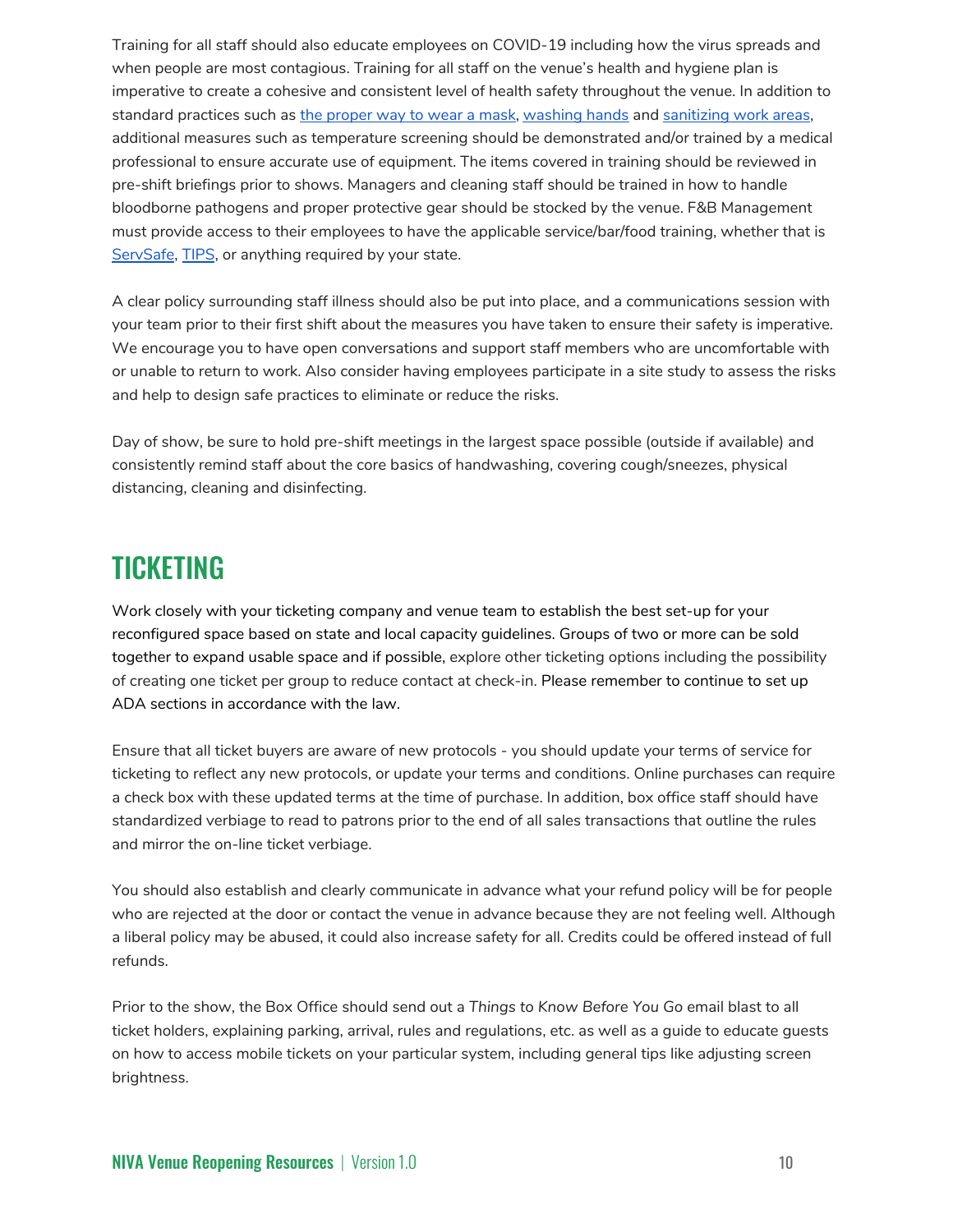## <span id="page-10-0"></span>MARKETING

In addition to promoting a show to potential buyers, all patrons must now be informed of the safety plans of your venue in order to gain their confidence and compliance. Err on the side of over communicating, especially in the first 6 months of returning to business. Social distancing will be extremely hard on music/entertainment fans in a live concert setting. Venues need to be prepared to be heavy with strong messaging, but also they'll need to craft great brand messaging while doing so. Here are some ways to reach patrons before they attend a show:

- Place a link on the venue's home page to the new rules and call attention to that link or put the rules directly on the show's landing page.
- A virtual tour of the venue can help prepare the patron for what to expect at show time. The tour should start outside and take them through the entire process including: seeing a patron with proper face covering; new will call experience; screening measures; ticket scanning; bar service and being in the venue to get a feel for new seating configurations. For security reasons, be careful about how you set up the virtual tour. No keypad entries or backstage access points should be included.
- Create a pre-show campaign on social media with links to the new rules page, venue cleaning page, new social distance seating chart and home page, for ease in locating the information patrons need. The Social Media Marketing team should get organized and plan weekly posts regarding safety procedures by updating the venue's social media marketing content calendar. Be sure to track and test different strategies to see what resonates most with your audience.All social media channels should be constantly monitored in an effort to provide short response time to patron questions during this sensitive reopening time.
- Ticketing sites and mobile apps should link to health and safety rules, especially if there are entry rules such as mandatory facemasks while in the building and/or temperature screenings necessary for admittance.
- The media can be a valuable tool in helping to promote new rules, but can also be a valuable source in helping to promote a venue's efforts to keep patrons safe. Consider a press release disseminated to local media about all the new approaches; reach out to a reporter to be embedded into venue planning meetings. This aids the venue in expanding its reach and visibility, and it also tells the story to the public about the volume of hours, planning and thought that has gone into this process. Reach out to local radio or podcasts to be a guest to discuss the new experience. Keep in mind, early on in this process, venues are selling safety and peace of mind, not just shows. That peace of mind comes in the form first and foremost of the venue's maintaining cleanliness and having proper safety plans.
- Consider doing a pre-opening venue survey to current ticket holders and past patrons. Questions can include patrons' feelings on wearing masks; being screened for temperatures; how likely they are to return to the venue once capacity restrictions are lifted/modified; what their biggest concerns are attending the venue during this pandemic and what can the venue do to make them feel safe enough to return. This demonstrates to patrons the venue's interest in their input and safety. This can also be an opportunity to not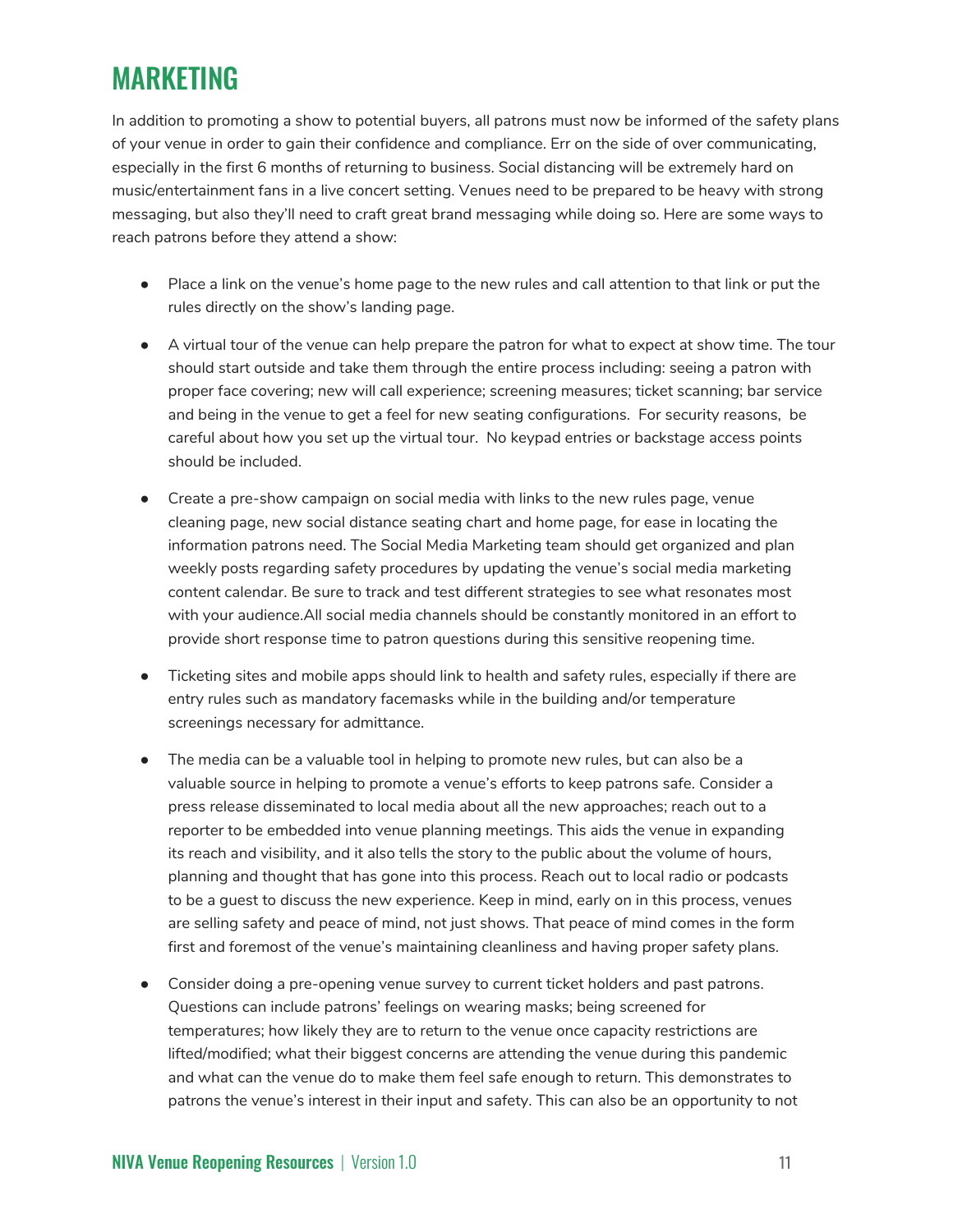# <span id="page-11-0"></span>**DAY OF SHOW**

# <span id="page-11-1"></span>LOAD IN AND HOSPITALITY

Like all other staff, the production crew should be expected to adhere to temperature checks if your venue is mandating them, and should wear masks. However, washable rubber padded work gloves are recommended in place of medical latex gloves, which aren't as effective for their work. Masks should be worn at all times, especially when working within 6 feet of any member of the touring party. In order to reduce chances of outside contamination, local production crew should be assigned a personal locker or cubby space to keep work gloves and tools. The more items can be kept in the venue and not taken home, the better. Be sure to keep a log of the safety measures that your crew is adhering to. If there are any concerns by the artist this can be used as reference.

It should also be requested that Artists and their crew wear masks at all times, except when performing at soundcheck or show. Gear should be wiped down as it comes out of the trailer/truck, additional time may have to be allocated for load-in as a result. This will also be the case during changeovers between artists. Utilize ramps and other equipment that reduce the need for multiple people. The venue should supply clean pop [filters](https://www.sweetwater.com/store/detail/ROKITPOP--gator-rok-it-pop-filter?mrkgadid=3341927321&mrkgcl=28&mrkgen=gpla&mrkgbflag=0&mrkgcat=studio&recording=&acctid=21700000001645388&dskeywordid=92700046934908766&lid=92700046934908766&ds_s_kwgid=58700005285215127&ds_s_inventory_feed_id=97700000007215323&dsproductgroupid=742595110702&product_id=ROKITPOP&prodctry=US&prodlang=en&channel=online&storeid=&device=c&network=g&matchtype=&locationid=9028896&creative=353564234315&targetid=pla-742595110702&campaignid=2005216453&gclid=EAIaIQobChMI7dOH7Lb26QIVg8DACh1jBAoNEAQYASABEgLdMPD_BwE&gclsrc=aw.ds) for vocal microphones. Artists can hold said filters throughout the day, and then return them to the venue in a sealed plastic bag at load-out. Disposable mic covers may also be used. Please check with the manufacturers of your microphones for additional guidance on cleaning. In house backline should also be fully sanitized after usage.

Backstage access should be limited to essential personnel only and masks should be required in all shared areas. Hand sanitizer stations should be added in all backstage rooms. All commonly used surfaces (eg - doors, handrails, knobs) backstage should be wiped-down and cleaned frequently throughout the day just as they are in public spaces, and hand sanitizer stations should be added in all rooms. The artist dressing room should be cleaned and sterilized both at the end of the night and first thing before the band arrives the next show day.

Buyouts are preferred to limit cross contamination and additional off-site interactions by venue staff. When hospitality is purchased and provided by the venue, single serve portions are recommended and the artist should unwrap any items themselves whenever possible. Any open food or drink items (eg fruit, sandwiches, drink pitchers) should be covered. If you use an outside caterer, please make sure they are aware of your policies in advance - an updated contractor agreement is recommended.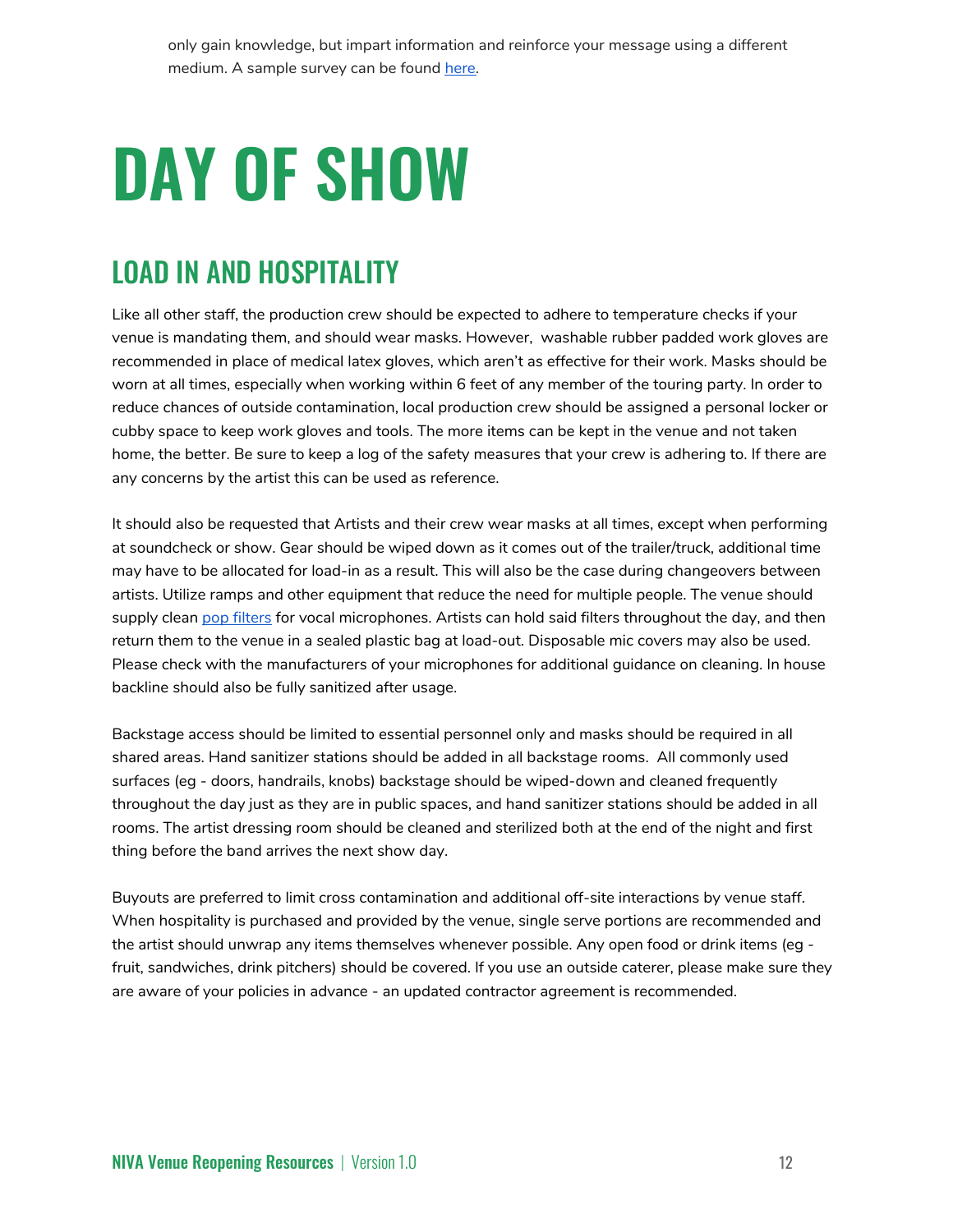## <span id="page-12-0"></span>BOX OFFICE AND TICKETING

The Box Office should have an ample supply of PPE as they will be interacting with guests. This area may already have plexiglass barriers installed to separate them from patrons for security reasons, but if not, they should be considered along with speakers for communication.

Mobile or digital tickets are highly encouraged, print at home options discouraged and will call highly discouraged or diasabled as your system allows. No touch systems for cashless payments and scanning (QR or barcodes with self scanning portal) are preferred for on-site transactions.

#### **Payment options include:**

- Tap to pay
- Pay via mobile device
- Chip reader that is customer facing (sterilize regularly)

Encourage all guest lists to be delivered digitally, with email addresses if possible so that tickets can be emailed rather than picked up at the box office.

At the door, self-serve scanning terminals that are monitored at a distance are ideal; the next best alternative is having a security guard who is already facilitating entry for patrons rather than having one staffer who is scanning only. You could create signage with clear instructions at the entrance to reduce questions and interactions with box office staff.

## <span id="page-12-1"></span>INGRESS

Venues may already face challenges with queueing space, thus with the addition of the social distancing guidance of 6 feet, maintaining a safe and manageable line could become problematic. Consider the following to keep lines in check:

- Check to see if your ticketing platform offers assigned arrival times, as staggered arrival times can prevent longer lines. The offer of a specified time could promote advance sales, or could become a catalyst for a new mandatory means of entry. If your ticketing platform does not offer the option to assign arrival times, check into other online apps that allow for scheduling arrival times. We've tested these apps which are all free:
	- Queue [Nightlife](https://apps.apple.com/us/app/queue-nightlife-done-right/id1168200652) Done Right
	- QueQ No more [Queue](https://apps.apple.com/us/app/queq-no-more-queue-line/id876343584) line
	- [NextME](https://apps.apple.com/us/app/nextme-virtual-waitlist-app/id935089985) Virtual Waitlist App
	- [QLess](https://apps.apple.com/us/app/qless/id1033286225)

All four were fairly similar in functionality, but Nightlife Done Right offered the ability to order from the bar as well, so if your POS doesn't offer that, it could be the best option for your venue. We'd also recommend checking in with other venues in your town/region and aligning with them so patrons don't have to download multiple apps.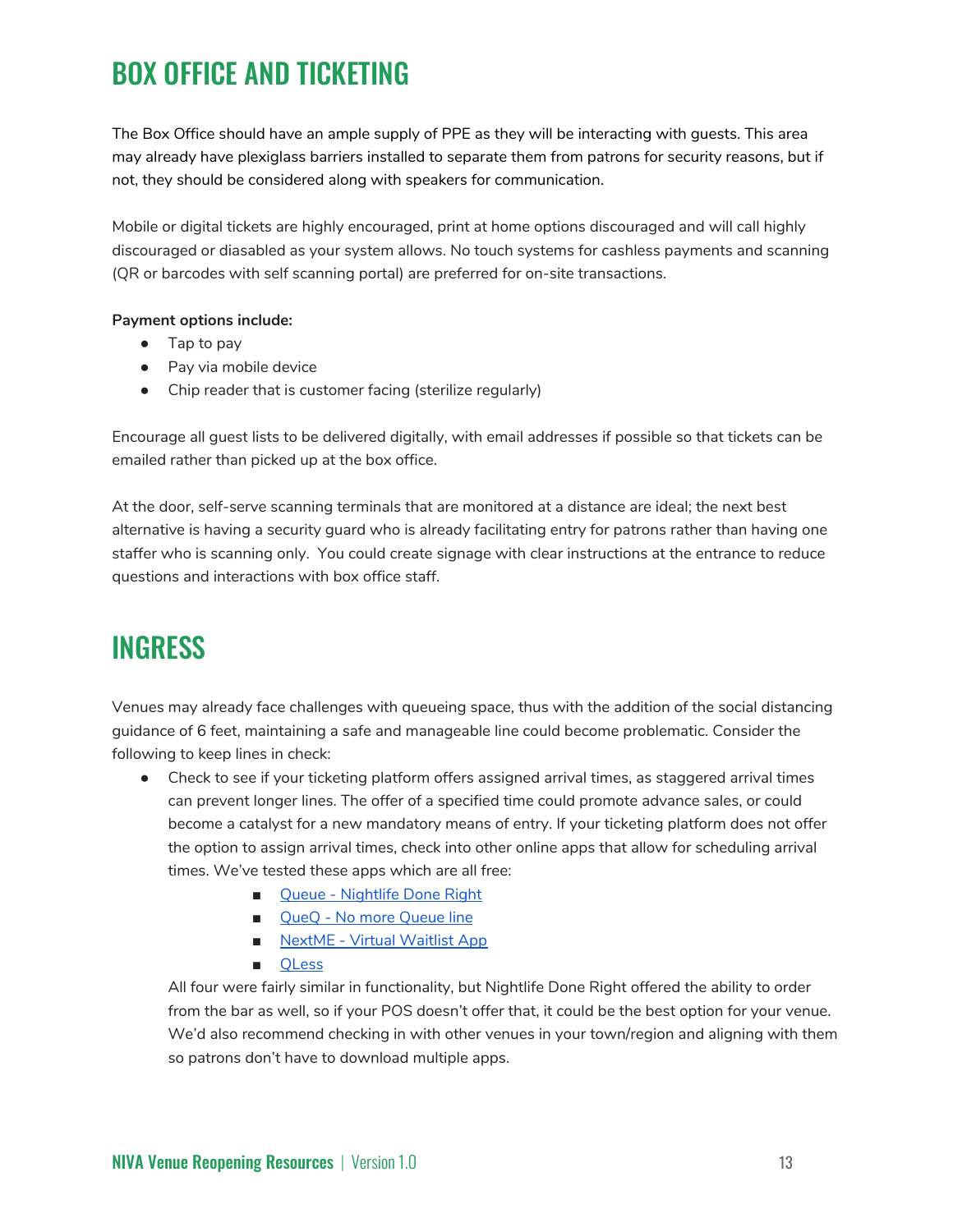- Allow patrons to queue with their quarantine groups, and not individually, to save space and speed up entry times.
- Use street/floor decals to designate where patrons should stand to maintain social distancing. Setting up circles can be less confusing for patrons than lines. Ideally these circles would be diagonally staggered and could possibly even have fun facts to distract from the wait or branding from sponsors.
- Utilize alternative entry points if possible. If you normally use one door, consider using others as this will allow for reduced lines and a faster processing time. Being creative can be key. Could you allocate one of the entries as a VIP entry and upsell the priority entry as an additional revenue source? Please note that special care should be taken to track accurate capacity when using multiple entry points when a pre-sale or ticketing system is not in use, especially when local order requires a reduced capacity as a means to re-opening.
- Develop a plan for inclement weather that will avoid patrons gathering together. Provide ample covering when possible.
- Make friends with your venue neighbors. Attend neighborhood meetings, join your local business association, talk to the businesses nearby, and consult with your city agencies. Get ahead of potential queueing issues and be considerate of other struggling businesses before blocking their access.
- Once patrons begin to line up for entry, someone needs to monitor all the venue's social media platforms to gauge patron response to the new system, answer questions and look for negative comments. Also, ask the band/artist team if they will share this so venue fans and artist fans are both being notified.

Once a patron has entered the venue, re-entry is discouraged as they will have to repeat processes at the door which will extend lines and increase exposure for your staff.

Signage is crucial for on-site communication at entry and beyond. Signs should be strategically located at various points outside for patrons to read while in line, as well as inside the venue. When possible, using an image over copy is preferred. Be sure the images or copy are large enough to read at a distance, clean, immediately identifiable. Keep in mind the various messages the venue needs to relay at different points outside and within the venue, which may include: instructions for the bar, bathroom, ticket scanning, line placement, social distancing, will call, box office etc. Please ensure they are multilingual if applicable to your venue.

## <span id="page-13-0"></span>HEALTH AND SAFETY CHECKS

Some venues were already ranked alongside the TSA when it comes to checking people at the door others are more loose. To help the process be more efficient and organized, think about instituting the following:

- Maintain an ample supply of PPE at areas of entry:
	- Gloves for use when touching is unavoidable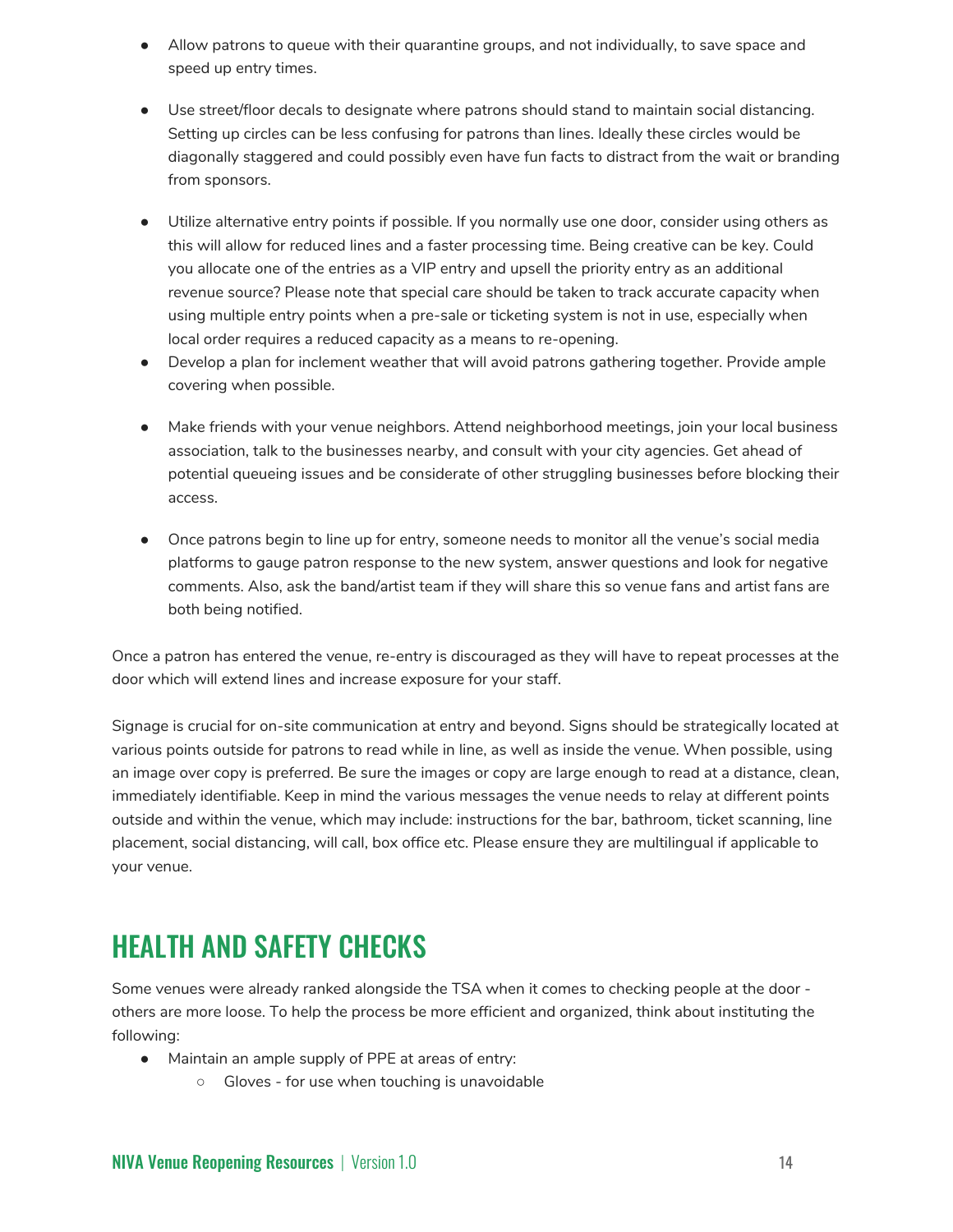- Masks and face shields in instances of close contact (social distancing cannot be maintained)
- Hand wash station and/or hand sanitizer for staff and patrons
- Create stations with one worker (with appropriate PPE) overseeing all parts of the process for each group.
	- Temperature check and/or health screening questions (if the venue chooses to do them)
		- In an ideal world, screening would occur 30 min after eating, drinking or exercising, or 4 hours after taking a fever reducer to take temperature. Any temperatures higher than 100.4 are of concern, and should be turned away, unless you have a secondary screening area with a medical professional set-up. Make sure door staff are aware of your refund policy.
	- Ticket validation (Again, mobile tickets and touchless scanning are preferred).
	- Banned items checks
	- ID checks (if it makes sense for your venue)

If your venue is in the normal practice of checking bags and for weapons, every effort should be made to uphold the same standards.

#### **When possible, a no-touch solution should be attempted:**

- Magnetometers are the best option if possible, but can be costly and cumbersome. If you do go this route, try to avoid any items going around the system that will require an additional check. Attendees can hold any metal objects in their hands above their heads if the system has a zone option.
- A less expensive option is handheld wands as they reduce the need for physical contact. This option does put your security staff in closer proximity to attendees.
- Pat-downs are highly discouraged. If staff does have physical contact with an attendee, gloves should be changed afterwards and searches should be conducted from behind to lower exposure risk.
- A no bag policy is preferred. If you want to allow bags in, mandating a small, clear bag is the best option. The majority of sporting events have already put this policy in place, so implementing this as a new policy should not be difficult.

## <span id="page-14-0"></span>ID CHECKS

Checking and enforcing age requirements will be one of the greater challenges security and the bar service team will have. Even with 20/20 vision, you can't read an ID from six feet away, and it's really hard to compare a photo with someone wearing a mask. Hand stamping is out and asking someone to put on their own wristband is challenging at best. At risk is your liquor license, which none of us can afford to jeopardize. Keep in mind that you have the right to refuse the sale of an age restricted product if you are making that determination in good faith. It's probably worth missing out on a few alcohol sales rather than take risks that could cause you to lose your license, especially if your venue is high risk for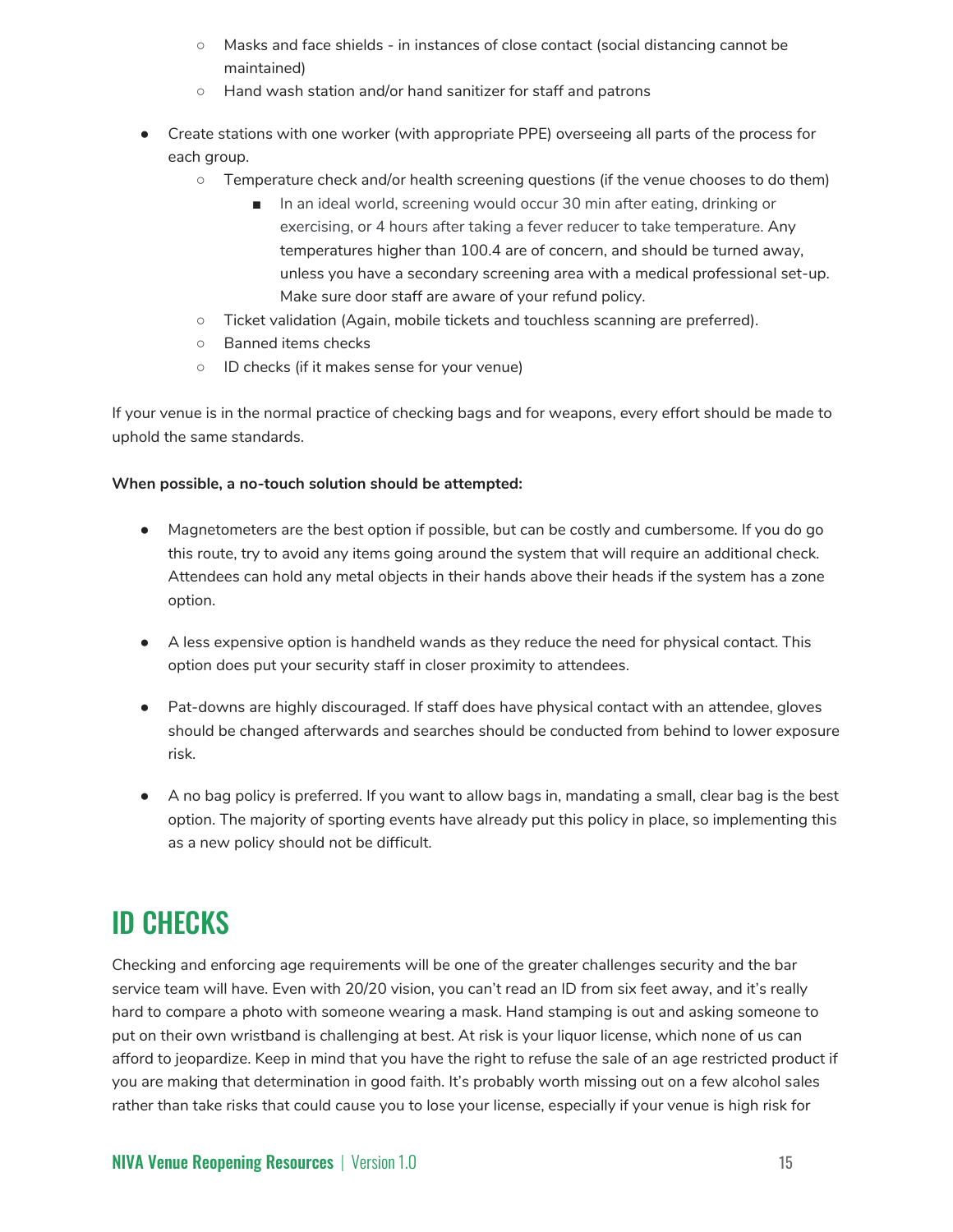violations. Check with local alcohol and beverage authorities to see if they have revised guidance for your area.

If possible, have a centralized area for ID checking at your point of entry or at the entry to a 21+ area. Reducing the need for your bartenders to check ID's will speed up operations and reduce exposure.

- ID [scanner](https://crownsecurityproducts.com/id-e-02-age-verification-with-barcode.html): They are not 100% accurate, but they are pretty close. They are expensive per unit, and be prepared to have a lot of batteries in stock for them. However, with this method you can scan most ID's without having your guard touch them.
	- A scanner will tell you if the ID is valid, but you still need to check the photo.
	- Use a plastic barrier in front of the ID checker (much like a grocery store checker), so that if a person is removing their mask to complete the ID check they are both safer. Having the patron hold up the id after scanning and placing it against the divider or use [equipment](https://www.amazon.com/Reacher-Foldable-Lightweight-Reaching-Extension/dp/B07P9651DR) that can hold an ID, but can be easily disinfected between IDs.
	- Consider setting up a height chart in your entry area for guards to refer to if you do not want masks to be removed at check.
- If your venue allows it, separating your venue into 21+ and all ages spaces is a benefit. It will prevent having to mark people with stamps or wristbands, and also allows separation from those who are drinking and lifting their mask more regularly from patrons that may not be comfortable with that behavior.
- If wristbands are required, have a member of the same group place the wristband on their friend. If staff is helping an individual, gloves should be changed or hands must be washed/sanitized between patrons.

## <span id="page-15-0"></span>FOOD AND BEVERAGE OPERATIONS

Although we are all sorely in need of as much revenue as possible upon reopening, it is worth considering limiting the amount of alcohol sales allowed per person to ensure safety. Drunk patrons were never fun before, but now people with lowered inhibitions and with a higher likelihood of vomiting is even riskier behavior in the current pandemic situation. Other ways to reduce this risk include not offering shots or neat drinks to patrons - all mixed drinks should require ice, and eliminating high ABV options for beer and wine.

In order to reduce exposure time and increase speed of service, consider limiting offerings in general at the bar to avoid confusion and patrons undecided on what to order. Replace menus with chalkboards or digital versions. Consider setting up [lanes](https://drive.google.com/file/d/1LvS3cOcwjxG7okDKGZjQDhiw-nfgrYu7/view) to enter and exit concessions. Utilize pre-packaged product i.e. mixed drinks, beer, soda, snacks as much as possible and remove all fresh garnishes. We always knew those limes and lemons were a bit questionable, but now they are definitely not worth the risk. Replace the fruit with liquid forms.

For patrons, consider a preorder or prepay app for concessions sales and alcohol, [Rooam](https://rooam.co/) is an option if your POS does not offer one directly, though it can be costly if you aren't high volume.. If your venue is small enough and you have enough volunteers or staff, consider seat delivery of items or designate a pick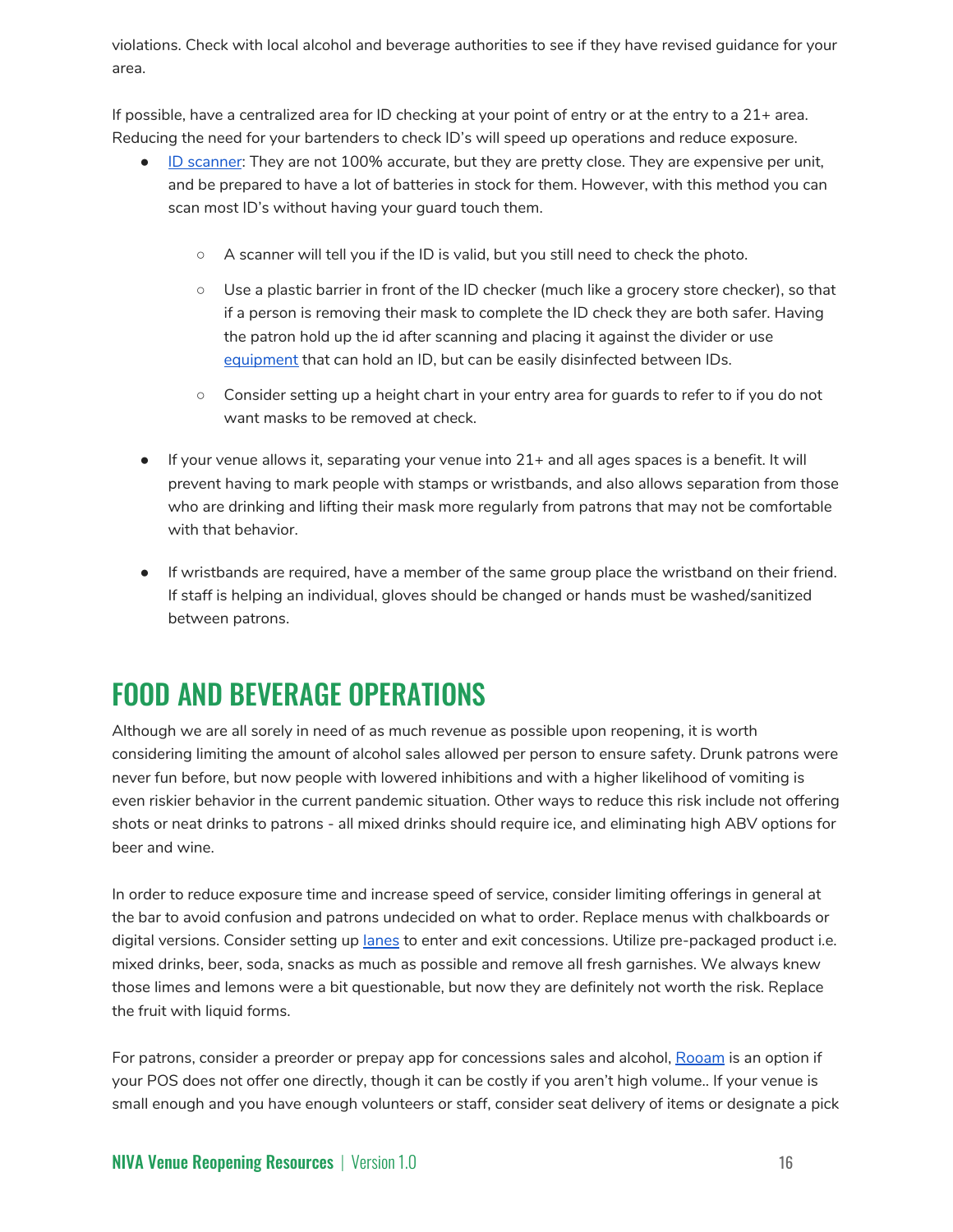up area for paid items and place them in a bag or tray for patron pickup.

Cashless transactions are ideal and touchless payment methods are preferred. Here are some options for popular POS systems: [Clover,](https://www.clover.com/pos-systems/accept-payments?utm_source=google&utm_medium=ppc&utm_campaign=Clovercom_PPC_2018&utm_placement=89766429241&utm_term=%2Bcontactless%20%2Bpayment&utm_content=404448567104&utm_adplacement=&utm_match=b&utm_device=c&utm_location=9007298&utm_target=kwd-894035202639&gclid=EAIaIQobChMIx8X6rufp6QIViJ-zCh1ZDgpeEAAYASAAEgL1HPD_BwE) [Toast,](https://pos.toasttab.com/hardware/contactless-payment) [Aloha](https://www.ncr.com/restaurants/mobile-pay/lp?utm_source=paid-sem&utm_medium=ad&utm_campaign=mobile-pay&utm_content=google-search&utm_industry=hospitality&gclid=EAIaIQobChMIx8X6rufp6QIViJ-zCh1ZDgpeEAAYAyAAEgLxgfD_BwE). If necessary, check presenters must be sanitized between each transaction and pens should be sanitized or single use. If patrons must order directly from the bar, there should be floor markings indicating the distance between people or groups. The service areas will get busy during a show, and having the markings will be helpful to maintain social distancing amongst guests.

Working behind a small bar or kitchen area can be difficult, and in those instances employees should wear a mask and wash/sanitize their hands frequently. The number of staff working should be limited if the allocated work space is very limited. There are two recommended ways to set up your bar service, Scenario one is to set up the bar cashier style where one bartender handles payments and the others make the drinks. The alternative is to have mirrored stations which are self-sufficient with a single POS terminal for each server or bartender and access to ice, product and a handwashing station. Marking the floors may help to remind staff to stay in their zones. Ensure all areas are sanitized between each shift in either scenario. To ensure the safety of your staff, have hand sanitizer at arms reach for all front of house staff, ideally wall mounted in work stations.

If your venue serves food or hosts private events with outside caterers, there should no longer be buffet lines, self-serve coffee stations or staff-managed stations for patrons or backstage hospitality. Make sure any disinfectants you are using are **Food [Grade](https://www.ams.usda.gov/sites/default/files/media/8%20Cleaners%20and%20Sanitizers%20FINAL%20RGK%20V2.pdf) Safe. All condiments must be supplied in single-use** disposable containers.

Management must administer pre-shift meetings with the staff to address areas of concern regarding cleanliness and sanitation that will maintain the health of your employees and guests. The F&B Management must also provide and implement a post-show cleaning schedule that includes extra precautions and sanitization with approved cleaning supplies and glove disposal station and use instructions in any food/drink commissary area. Management should also enforce that all laundry i.e. towels, aprons, etc. are covered and labeled "clean" or "dirty" if that applies to your establishment.

Outside of show days, set in place your house policies and procedures for deliveries and returns including designating a separate entrance and exit for them and check that all vendors understand these new policies. Suggestions include no contact invoices and that all deliveries must be checked in by F&B Management or designated liaison, and be labeled and dated. Kitchen and food service area doors should be labeled with Covid Warning per the CDC and your Local County Health Department. Make sure your vendors and suppliers know your requirements and make sure they meet them.

#### <span id="page-16-0"></span>MERCH

One of the first and last areas patrons visit in the venue is the merch area. This space should be cleaned and wiped-down before load-in, immediately before doors open, periodically throughout the show, and then again after merch has been loaded out for the evening. Tours should be encouraged to bring their own sellers and use a touchless POS. If the venue is providing a seller, a touchless POS should be provided by the venue if possible to reduce risk and cash sales should be avoided. Any associated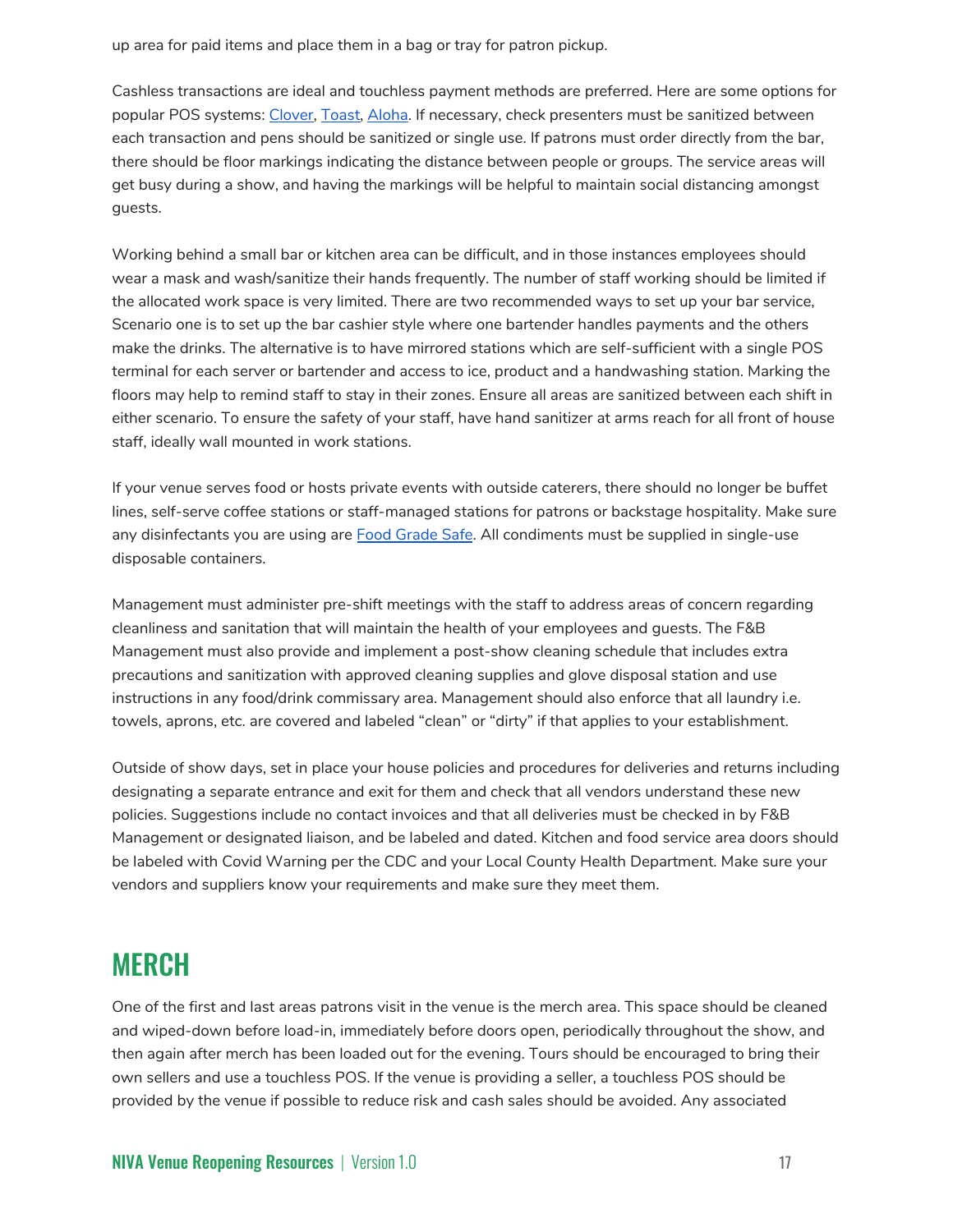processing fees from the POS should be communicated to the buyer so that they can be factored into the merch split.

Whenever possible, merch should be limited or available for online ordering and pick-up, All sizes should be clearly displayed rather than allowing handling of the items by patrons prior to purchase. Count-ins and count-outs should be avoided whenever possible. The merch line should be clearly marked with social distancing in mind. If organized properly, this may help extend your egress procedure.

#### <span id="page-17-0"></span>MEET AND GREETS

In person Meet and Greets should not be allowed. If the artist would like to hold a Meet and Greet that does not involve close proximity, there is an opportunity to use this early entry group as part of your staggered ingress, and allow them to remain in the venue when possible. There could also be an opportunity to suggest an alternative arrangement through streaming if your venue is equipped to do so.

## <span id="page-17-1"></span>**SECURITY**

If your venue is properly socially distanced, sightlines should improve for your security staff. However, you will have to decide how much policing of that distancing is expected of them, and because of noise, they may have to get closer to a patron than is considered safe to discuss any concerns. Consider providing your guards with N95 masks, if available, and face shields as they will be in the closest contact with your patrons, and train your staff on non-verbal communications and de-escalation so that contact is minimized.

#### **These general guidelines should be considered:**

- No moshing, stage diving or crowd surfing should be allowed. Performers should be encouraged to remind patrons that only their full compliance allows the show to go on.
- Informational and instructional announcements should be provided via the PA and screens if possible.
- Side stage access should be limited to essential working crew.
- Backstage access should be limited, working in conjunction with the PM and artist.
- If your venue has a barricade, the security staff assigned to that space should also be provided with face shields. The staff should be placed on either side of the barricade rather than centrally. The barricade itself should be extended up to 12' (as space permits) from the stage to allow a safe distance from the performers if a vocalist is part of the group.
- Connect with media on the guest list to ensure they are aware of any updated locations for photos and that that placement is adhered to.
- If there are multiple bands on a bill, attention must be paid to ingress and egress in all spaces. One way markings on the floor will help establish clear pathways that security can refer patrons to.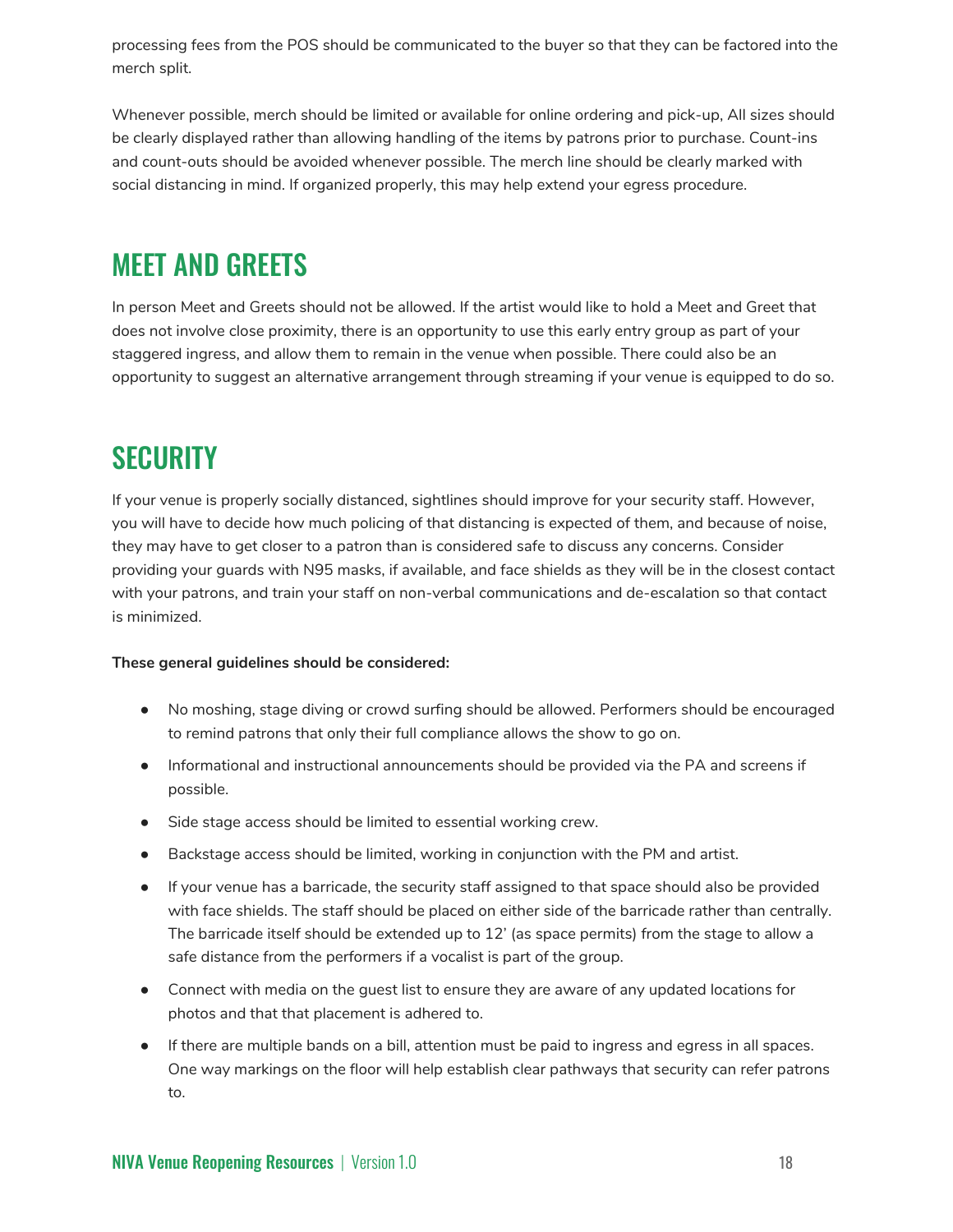# <span id="page-18-0"></span>RESTROOM MANAGEMENT AND CLEANING

Proper restroom cleaning is imperative, and you should refer to your state or county guidelines to see if there are specific rules surrounding cleaning and capacity. Frequent cleaning is almost a given, and documenting this frequency is important for increasing accountability and reducing liability. Because of these requirements, access will be much more limited for patrons then it has been in the past. As such, restroom lines must be managed in an organized manner, much like the line to enter the venue. The majority of venues will not be able to accommodate social distanced lines and time must be provided to maintain disinfection and sanitation plans.

- Use a scheduling app (see [Ingress](#page-12-1) section) to virtually queue. Patrons will receive a text message when it is their turn to use the facilities.
- An attendant will be necessary to disinfect and sanitize the facilities on a scheduled and regular basis, including door handles, push plates, sinks, faucets, counters and toilet seats and handles. The attendant should have access to appropriate PPE for both cleaning and patron interactions, including a bloodborne pathogen kit. The attendant should be supported by security staff as this is an area that may require logistical support and potential conflict could arise.
- Allowing room for "emergency" walk-ups and supporting patrons with accessibility needs should be built into the restroom plan.

In addition to restrooms, cleaning staff should be visible throughout the venue and continue to circulate cleaning high touch points and bar surfaces throughout the venue from the time doors open to when the last patron leaves. Please note, the barricade is a high touch point, and should be sanitized regularly throughout the evening.

As previously mentioned, adding additional cleaning staff would be helpful, including someone specifically assigned to restrooms as mentioned above. All cleaning staff should be in easy to identify cleaning attire. This is all a form of non-verbal communication, allowing patrons to see the on-going efforts to keep the venue sanitized.

## <span id="page-18-1"></span>EGRESS

Whether your venue is seated or standing, consider exiting by zones at the end of your show. For calculation purposes, it should be 82 people per 3.28 feet of space per 1 minute on egress, (Note this depends on audience profile, type of event, weather, type of surfaces, how wide the exit is, and if the exit leads to an open space that doesn't restrict crowd flow).

You will need support from security or ushers to help guide this process, but by informing patrons in advance and potentially using the PA and screens, if applicable, to guide the process, you should be able to achieve this safely. The good news is you don't have to feel as bad kicking people out of the room at the end of the night! You may also want to use additional exits if possible. By reviewing your emergency exit plans you may find egress points that you hadn't previously considered for routine operations.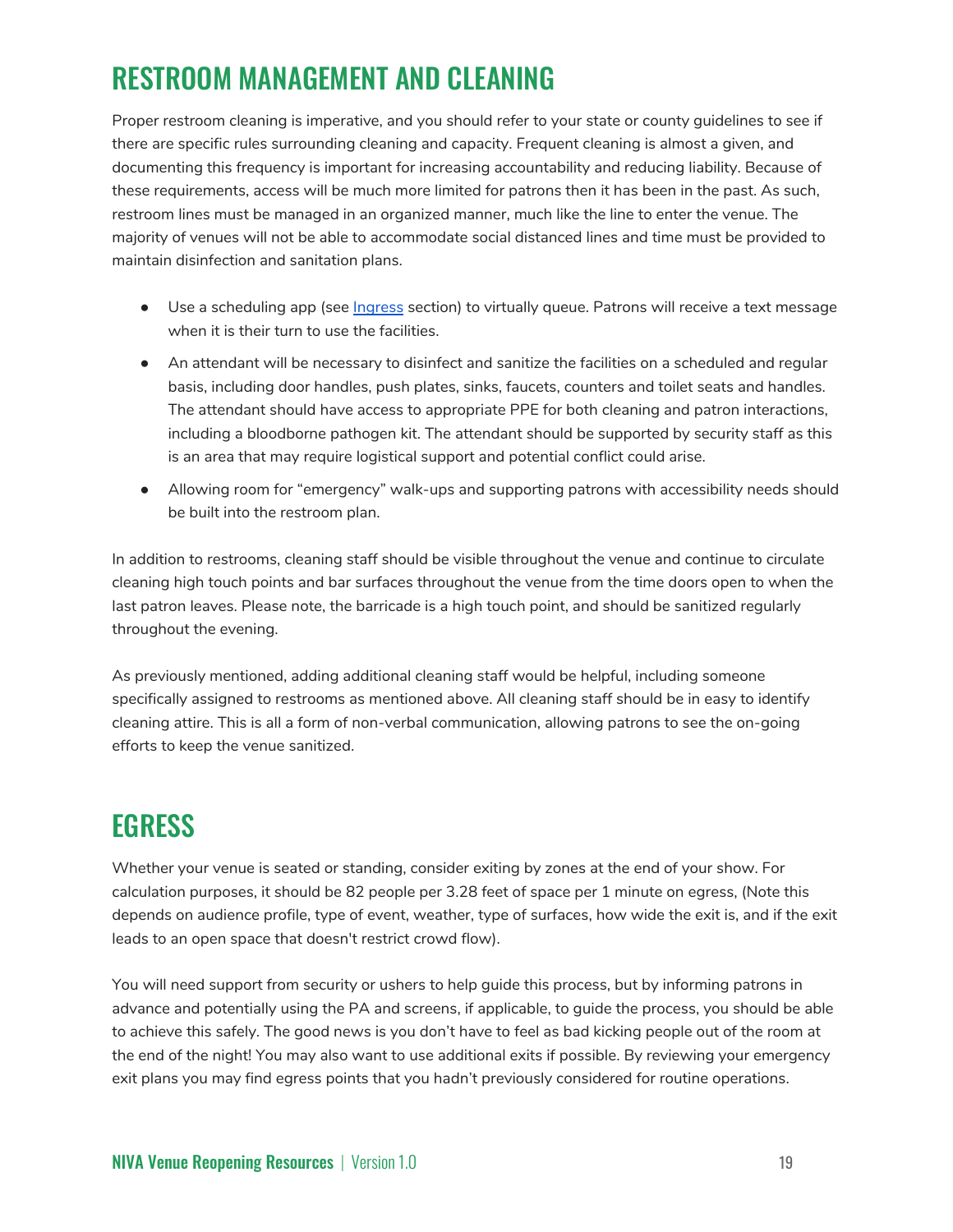If it applies to your venue, consider reusing the outdoor social distancing markings used for ingress for rideshare queuing post show.

# POST-SHOW

## <span id="page-19-0"></span>SETTLEMENT

Shows should be pre-settled as much as possible to avoid prolonged conversations at the end of the night. When possible, reports should be emailed to the artist representative. To avoid contact, wires would be preferred, followed by check settlements. If signatures are required, each party should provide their own pen. Cash settlements should be avoided as it will extend settlement time, increase contact points and in all likelihood your venue will have less cash in house than previously due to more cashless transactions. If cash is required, it should be ordered, counted and sorted at least 24 hours prior to the show to decrease contact.

## <span id="page-19-1"></span>LOAD OUT

Any gathering at the backstage entrance should be banned as it poses a risk to fans and the artist. Have a member of the security team dedicated to that area if you do not already have one posted there to deal with any issues that may arise. It should be made clear to the Artist that once the last member of the touring party is out of the venue at the end of the night, there shall be no re-admittance under any circumstance. Full sanitization of production gear is required, please check manufacturer's guidance to protect your gear.

#### <span id="page-19-2"></span>CLEANING

Make sure your cleaning team has thoroughly sanitized the venue post show. Ideally there will be 24 hours between events to allow extra time for the process and for reduction of the virus on any surfaces that may have been missed or are hard to sanitize (e.g. cardboard). Sanitize any radios that are shared by staff members from day to day. A UV Sanitizer could be a good option for your radios, ticket scanners and for certain production gear.

Wear disposable gloves when handling dirty towels and laundry and then discard after each use. If possible, do not shake dirty laundry. This will minimize the possibility of dispersing virus through the air. If you do laundry in-house, wash items at the highest possible temperature. Clean and disinfect clothes hampers or consider using a bag liner that is either disposable (can be thrown away) or can be laundered.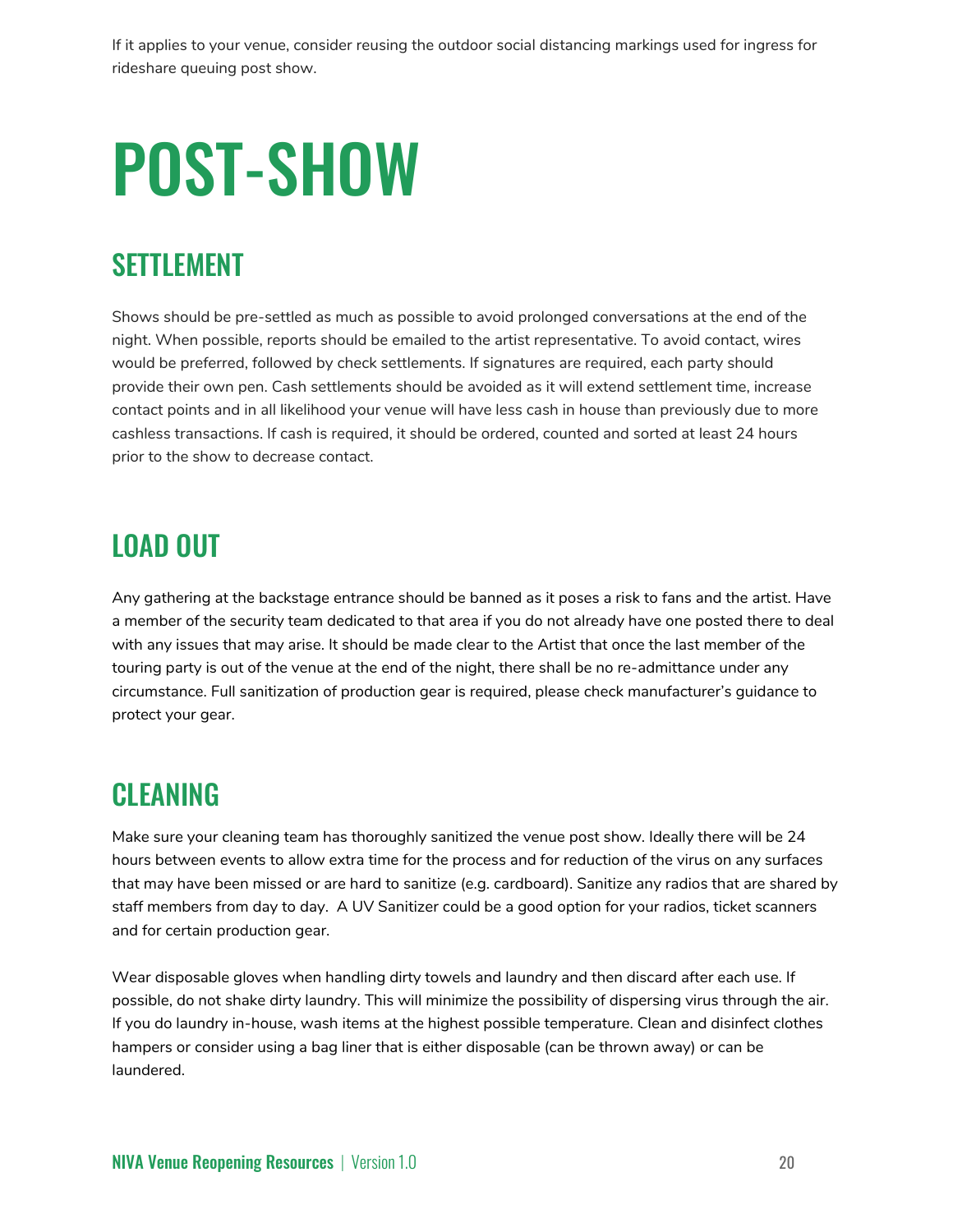# <span id="page-20-0"></span>PATRON SURVEYS

For your guest communications, a post-show survey can be sent to gauge patrons' experiences, uncover any concerns or problems the venue may have missed, and the information can also be used to promote patron feedback & experiences on social media, website and to agents & artists. Surveys can easily be created using Google Forms or Survey Monkey.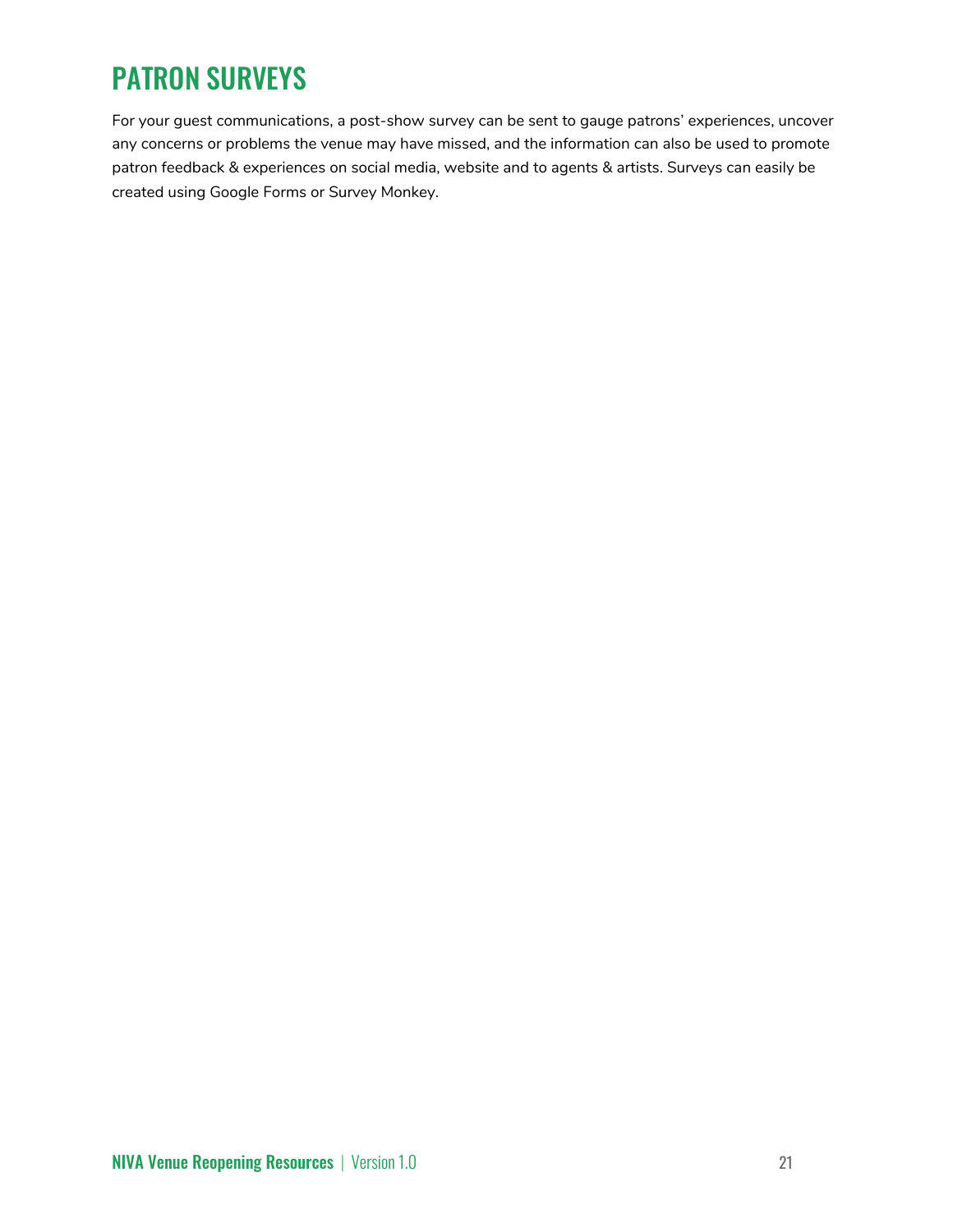# <span id="page-21-0"></span>RESOURCES FOR FURTHER INFORMATION

WHO Training on PPE, hygiene and [sterilization](https://www.who.int/emergencies/diseases/novel-coronavirus-2019/training/online-training)

Using a Non-Contact [Thermometer](https://www.fda.gov/medical-devices/general-hospital-devices-and-supplies/non-contact-infrared-thermometers) - FDA Guide

Sample [COVID-19](https://docs.google.com/forms/d/e/1FAIpQLSdgpBxWPHz6x2mOAO-QP_uDatmmK1AWDHLwl92SF9HwsUqIpg/viewform) Symptom Checker

HVAC [Guidance](https://www.ashrae.org/technical-resources/resources)

CDC [One-Sheets](https://www.cdc.gov/coronavirus/2019-ncov/communication/print-resources.html?Sort=Date%3A%3Adesc) for Staff and General Signage

CDC [Considerations](https://www.cdc.gov/coronavirus/2019-ncov/community/large-events/considerations-for-events-gatherings.html) for Events and Gatherings

General and Food Safety [Infographics](https://instituteforfoodsafety.cornell.edu/coronavirus-covid-19/infographics-and-posters/)

CDC [Decontamination](https://www.cdc.gov/coronavirus/2019-ncov/hcp/ppe-strategy/decontamination-reuse-respirators.html) and Reuse of Filtering Facepiece Respirators

OSHA No-Cost On-Site Safety and Health [Consultation](https://www.osha.gov/consultation) Services for Small Business

Social [Distancing](https://fwdioc.org/social-distancing-at-mass.pdf) Chart for Row Seating in Churches

Example of a Socially [Distanced](https://drive.google.com/file/d/1a9vZ3e4iyYKKAR12LS4ueqF67o0OsHpO/view?usp=sharing) Theater Chart

Cocktail Table Setup ~ Socially [Distanced](https://d3jt1cz8miaxw8.cloudfront.net/exports/2d/80c7c1ea-e3c4-4836-969d-60d54ba7c89b/79012770-covid_seating_copy-first_floor-first_design-20200601202931.jpg)

Standard Seating example - Socially [distanced](https://d3jt1cz8miaxw8.cloudfront.net/exports/2d/55180a2e-2b5e-4a6c-b286-7ab0f922dc07/79002414-covid_seating-first_floor-first_design-20200529205923.jpg)

ESA [Reopening](https://www.eventsafetyalliance.org/esa-reopening-guide) Guide

Alliance of Motion Picture and Television Producers [COVID-19](https://pmcdeadline2.files.wordpress.com/2020/06/iwlmsc-task-force-white-paper-6-1-20.pdf) White Paper [CORE—Restaurants](https://drive.google.com/open?id=1-tGli0qJvnBMfvuvLZSZBg0e6HreKEw2) Envisioning Safe Reopening includes table seating diagrams FDA Best Practices for Retail Food Stores, Restaurants, and Food [Pick-Up/Delivery](https://www.fda.gov/media/136811/download) Services During the [COVID-19](https://www.fda.gov/media/136811/download) Pandemi[c:](https://www.fda.gov/media/136811/download) This guide is also available in [Spanish](https://www.fda.gov/food/food-safety-during-emergencies/practicas-recomendadas-para-tiendas-de-alimentos-minoristas-restaurantes-y-servicios-para-llevar-y) FDA Summary of Best Practices for [Restaurants](https://www.fda.gov/media/136812/download) National Restaurant [Association](https://drive.google.com/open?id=1LBAvtqsC5FVrDXIpN3ocgchkPGeKTm-V) Reopening Guidance

[Safety](http://assets.aspeninstitute.org/content/uploads/2020/05/Safety-First-Serving-Food-and-Protecting-People-During-Covid-19.pdf?_ga=2.130213704.694963881.1589202258-28538854.1586193305) First Guide: Operating rules for kitchens.